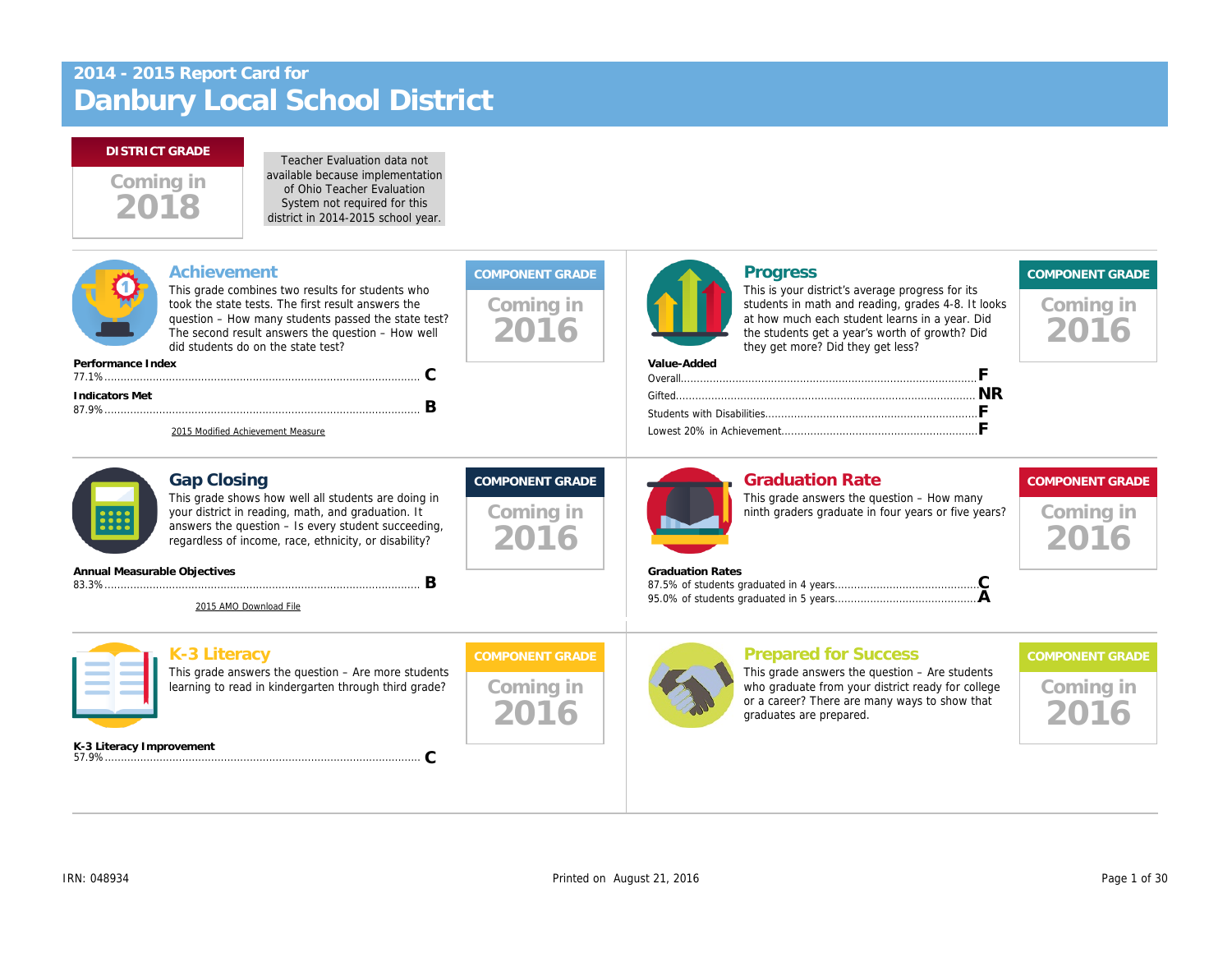#### Achievement

This grade combines two results for students who took the state tests. The first result answers the question – How many students passed the state test? The second result answers the question – How well did state test? The second result answers the question – now well did<br>students do on the state test?

The Performance Index measures the test results of every student, not just those who score proficient or higher. There are six levels on the index and districts receive points for every student in each of these levels. The higher the achievement level the more the points awarded in the district's index. This rewards schools and districts for improving the performance of all students, regardless of achievement level.



#### Performance Index

C

Performance Index

| Achievement<br>l evel | Pct of<br><b>Students</b> |   | Points for<br>this Level |     | Points<br>Received |
|-----------------------|---------------------------|---|--------------------------|-----|--------------------|
| <b>Advanced Plus</b>  | 0.0                       | x | 1.3                      |     | 0.0                |
| Advanced              | 11.3                      | x | 1.2                      | $=$ | 13.5               |
| Accelerated           | 31.5                      | x | 1.1                      | $=$ | 34.6               |
| Proficient            | 31.8                      | x | 1.0                      | $=$ | 31.8               |
| Basic                 | 17.1                      | x | 0.6                      | $=$ | 10.3               |
| Limited               | 7.9                       | x | 0.3                      | $=$ | 2.4                |
| Untested              | 0.5                       | x | 0.O                      |     | 0.0                |
|                       |                           |   |                          |     | 92.5               |

92.5 of a possible 120.0

77.1%

| $A = 90.0 - 100.0\%$<br>80.0 - 89.9%<br>$B =$<br>70.0 - 79.9%<br>$C =$<br>$50.0 - 69.9%$<br>D =<br>$0.0 - 49.9%$<br>F = |
|-------------------------------------------------------------------------------------------------------------------------|
|-------------------------------------------------------------------------------------------------------------------------|

Performance Index Trend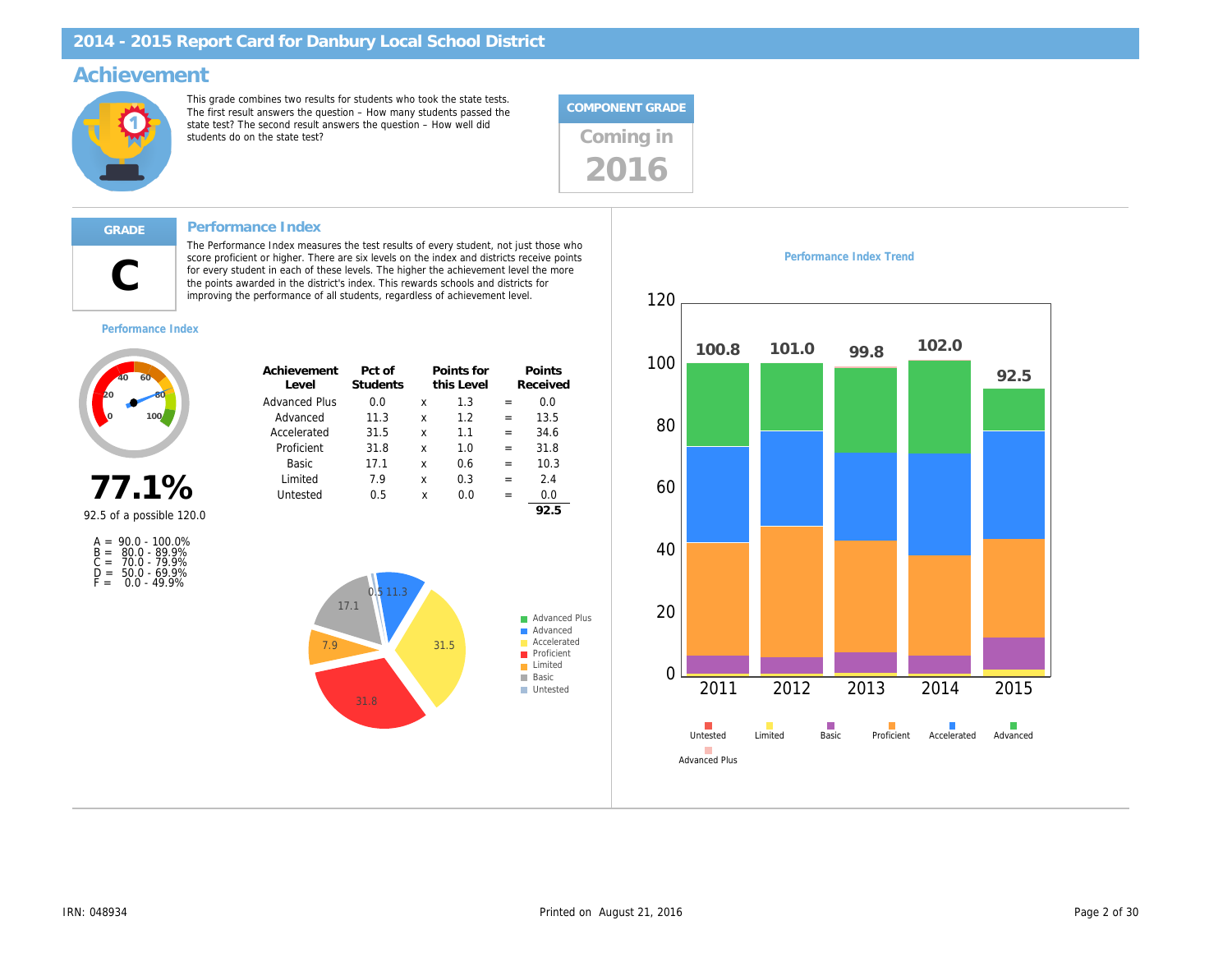#### Indicators Met



Indicators Met measures the percent of students who have passed state tests. It also includes the gifted indicator. Test results are reported for each student in a grade and subject.

#### Indicators Met %

 $87.9\%$ <br>29 out of 33

A =<br>B =<br>C =<br>D =<br>F = 90.0 - 100.0% 80.0 - 89.9% 70.0 - 79.9% 50.0 - 69.9% 0.0 - 49.9%

| 3rd Grade | <b>Mathematics</b> | 62.9% |  |
|-----------|--------------------|-------|--|
|           | Reading            | 94.4% |  |
|           | <b>Mathematics</b> | 83.3% |  |
| 4th Grade | Reading            | 77.4% |  |
|           | Social Studies     | 93.5% |  |
|           | <b>Mathematics</b> | 72.2% |  |
| 5th Grade | Reading            | 74.3% |  |
|           | Science            | 68.6% |  |

#### Grades 3-5 Grades 6-8

|           | <b>Mathematics</b> | 68.8% |  |
|-----------|--------------------|-------|--|
| 6th Grade | Reading            | 68.8% |  |
|           | Social Studies     | 43.8% |  |
| 7th Grade | <b>Mathematics</b> | 65.0% |  |
|           | Reading            | 71.4% |  |
|           | <b>Mathematics</b> | 53.8% |  |
| 8th Grade | Reading            | 71.4% |  |
|           | Science            | 66.7% |  |

GIFTED INDICATOR

#### **Ohio Graduation**

|                   | Mathemati  |
|-------------------|------------|
|                   | Reading    |
| OGT, 10th Graders | Science    |
|                   | Social Stu |
|                   | Writing    |
|                   | Mathemati  |
|                   | Reading    |
| OGT, 11th Graders | Science    |
|                   | Social Stu |
|                   | Writing    |
|                   | Algebra I  |
|                   | English I  |
| HS                | Geometry   |
|                   | Governme   |
|                   | History    |
|                   | Physical S |
|                   |            |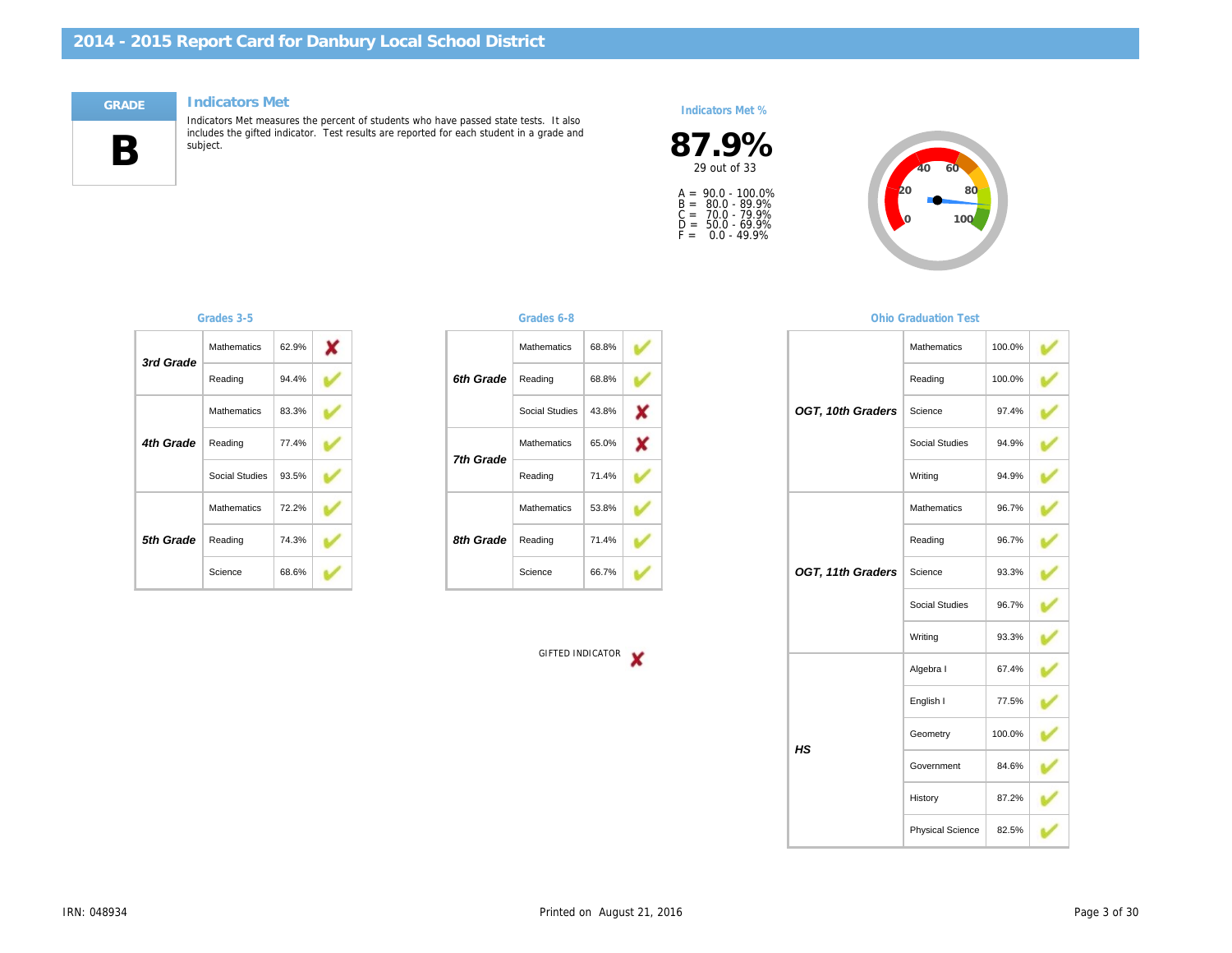# 2014 - 2015 Report Card for Danbury Local School District Achievement Levels by Grade Proficient Percent Trend by Grade 3rd Grade 3rd Grade 3rd Grade 3rd Grade 3rd Grade 3rd Grade 3rd Grade 3rd Grade 3rd Grade 3rd Grade 3rd Grade 4th Grade **4th Grade** 4th Grade 3th and the set of the set of the set of the set of the set of the set of the set of the set of the set of the set of the set of the set of the set of the set of the set of the set of the se 5th Grade 5th Grade 5th Grade 5th Grade 5th Grade 5th Grade 5th Grade 5th Grade 5th Grade 5th Grade 5th Grade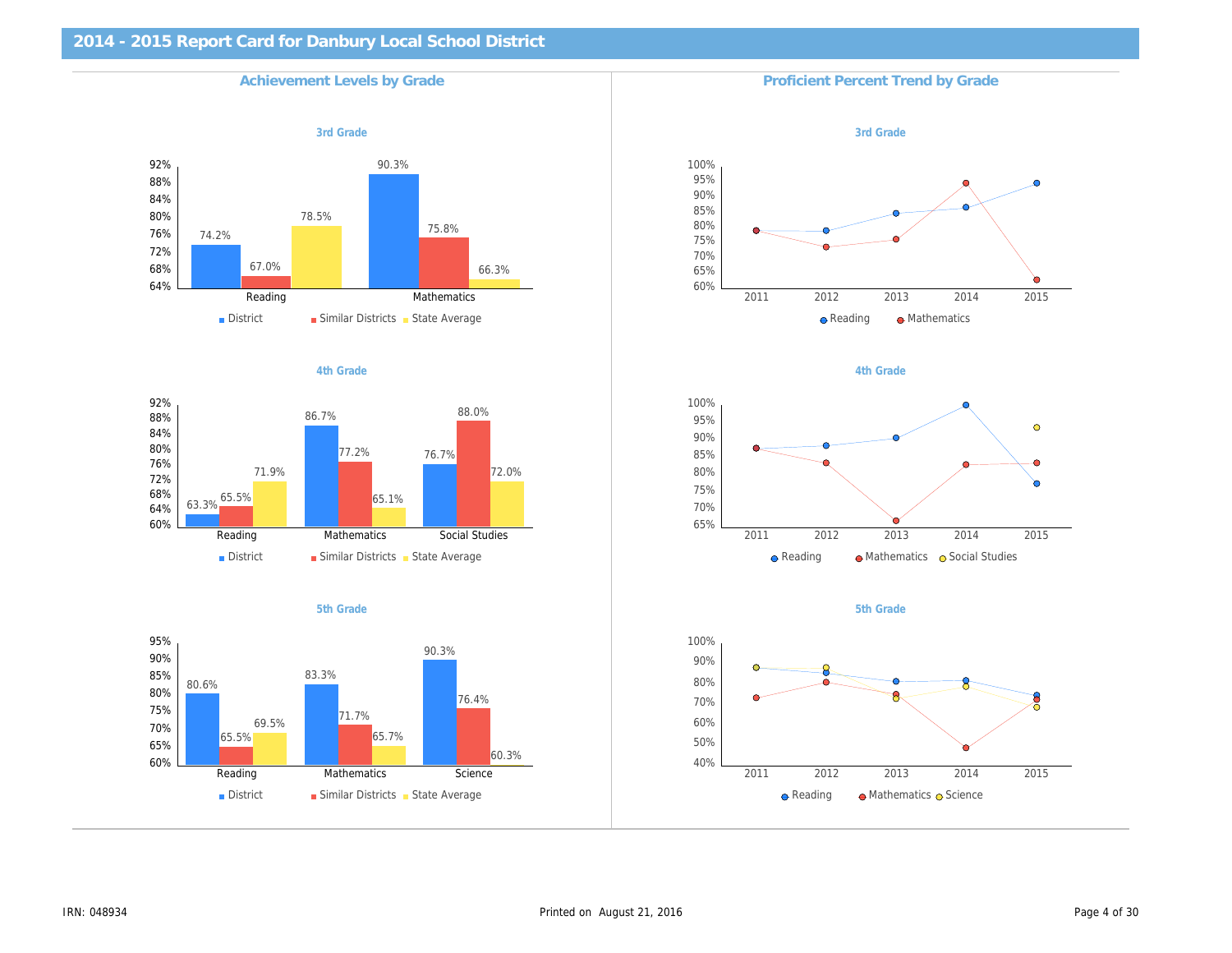| 2014 - 2015 Report Card for Danbury Local School District |           |
|-----------------------------------------------------------|-----------|
| 6th Grade                                                 | 6th Grade |
|                                                           |           |
|                                                           |           |
|                                                           |           |
|                                                           |           |
| 7th Grade                                                 | 7th Grade |
|                                                           |           |
|                                                           |           |
|                                                           |           |
|                                                           |           |
| 8th Grade                                                 | 8th Grade |
|                                                           |           |
|                                                           |           |
|                                                           |           |
|                                                           |           |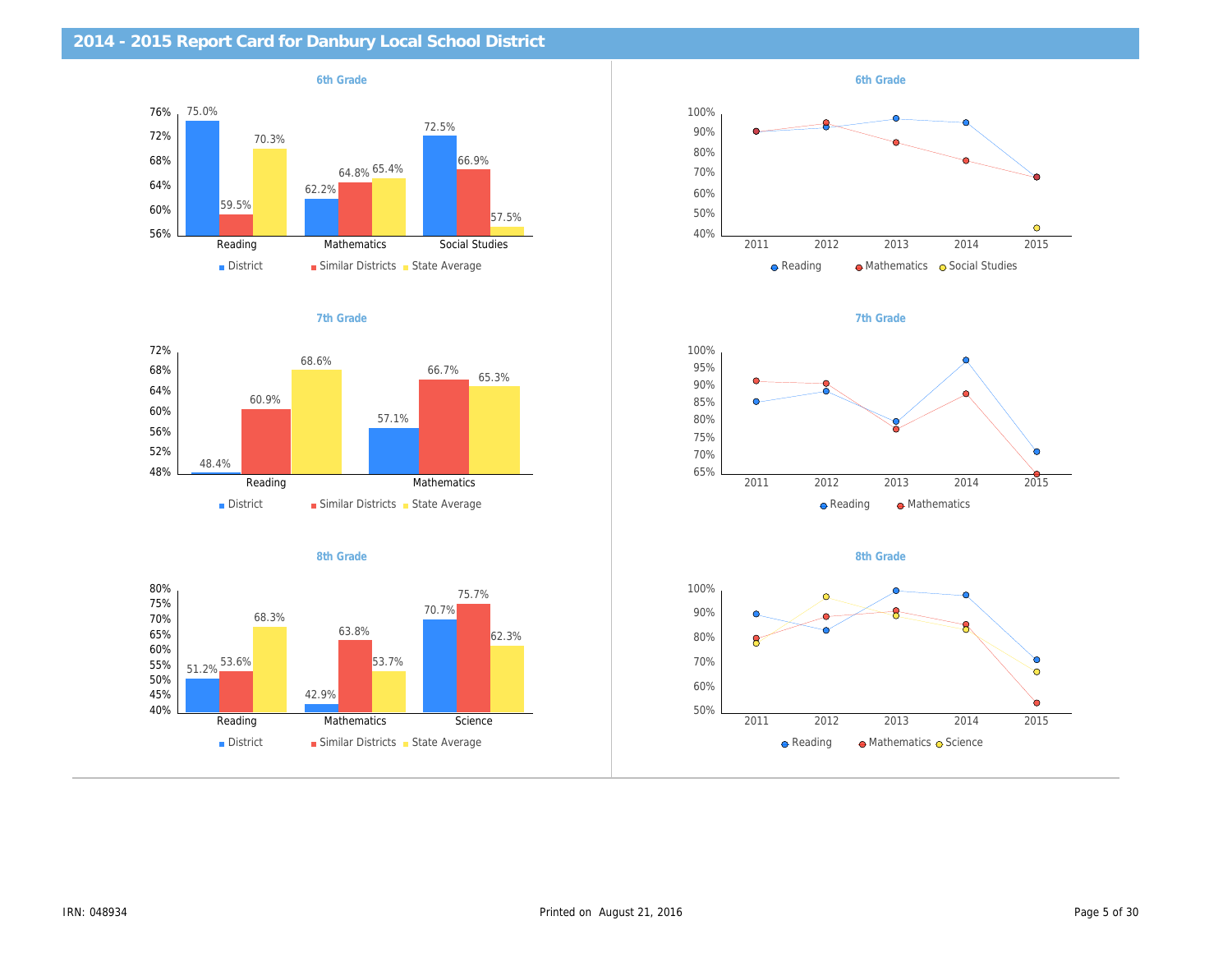| 10th Grade OGT                                                                                 | 10th Grade OGT            |
|------------------------------------------------------------------------------------------------|---------------------------|
| No data returned for this view. This might be because the applied filter<br>excludes all data. |                           |
|                                                                                                |                           |
|                                                                                                |                           |
|                                                                                                |                           |
|                                                                                                |                           |
|                                                                                                |                           |
| 11th Grade Cumulative OGT                                                                      | 11th Grade Cumulative OG1 |
|                                                                                                |                           |
|                                                                                                |                           |
|                                                                                                |                           |
|                                                                                                |                           |
|                                                                                                |                           |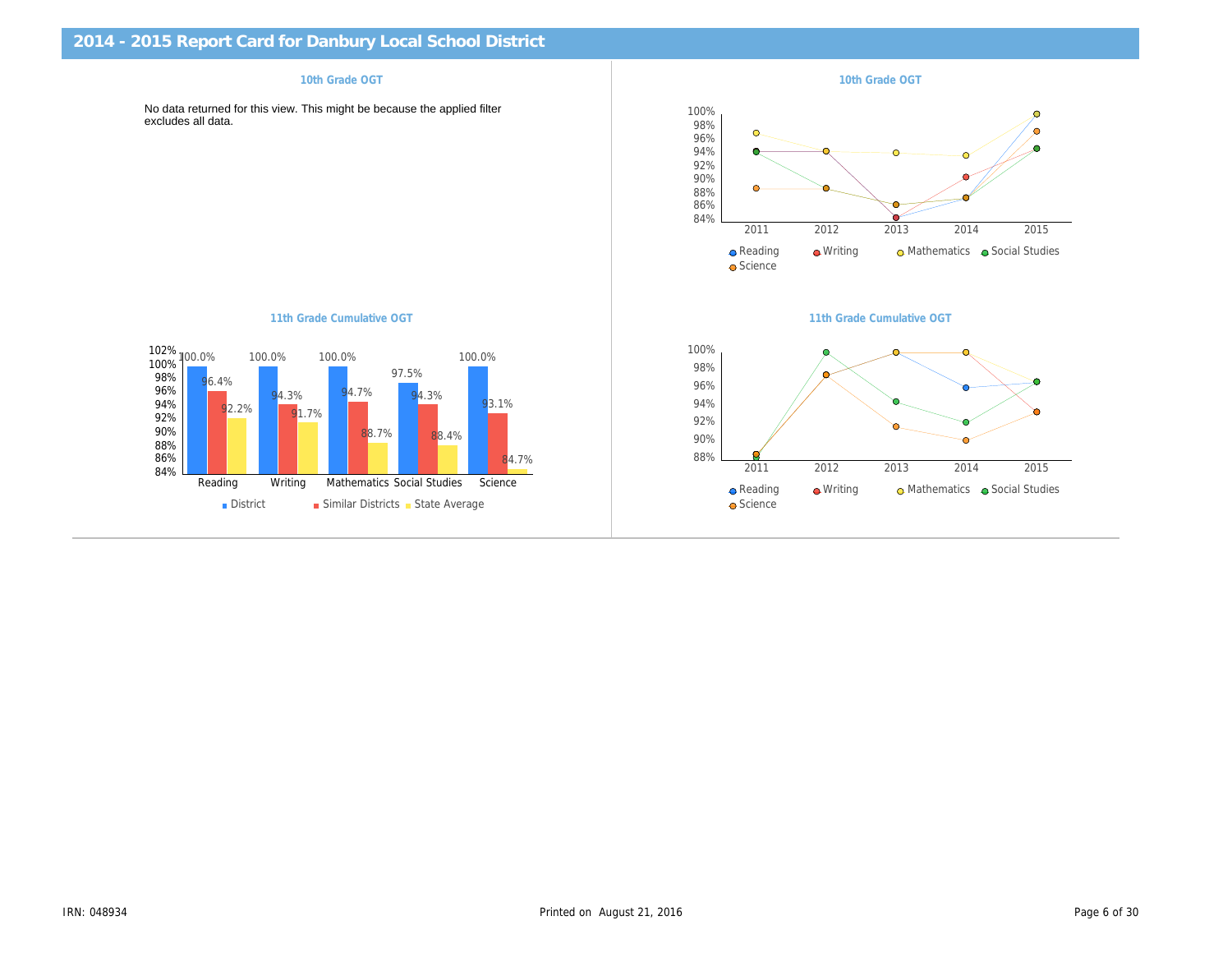## Gifted Students

The Gifted Students data and Indicator highlight the opportunities for and performance of gifted students. The dashboard answers several questions: How many students are identified as gifted and in what categories? How many of those students are receiving gifted services? How well are those gifted students performing? The Gifted Indicator measures whether opportunity and performance expectations are being met for gifted students.

# INDICATOR

Not Met

| <b>Performance Inde</b><br>Overview<br>The Performance Index cald<br>The Gifted Indicator is derived from three components: Gifted Value Added grade, the<br>taken by students identified<br>Performance Index for gifted students, and a Gifted Inputs score.<br>Math and taking the Math tes<br>Super Cognitive abilities re<br><b>Gifted Value Added</b><br>Achievement<br>Pct of<br>Districts must earn a Gifted Value Added grade of C<br>Value Added Grade:<br><b>NR</b><br>Level<br><b>Students</b><br>or better to meet the Gifted Value Added<br>Enrollment:<br>499<br><b>Advanced Plus</b><br>0.0<br>component. A grade of "NR" results in Not Met if<br>Value Added Met?<br>NC.<br>41.4<br>Advanced<br>the district has an ADM of 600 or more.<br>93.3%<br>48.6<br>Accelerated<br><b>Gifted Performance Index</b><br>Proficient<br>7.1<br>112,000 of a possible 120.0<br>2.9<br>Basic<br>Districts with at least 10 unique students in the<br>Performance Index:<br>112,000<br>Gifted Performance Index calculation must score<br>Limited<br>0.0<br>$A = 90.0 - 100.0\%$<br>Performance Index Met?:<br>Not Met<br>115.0 or better to meet the Gifted Performance<br>0.0<br>Untested<br>$B = 80.0 - 89.9%$<br>$C = 70.0 - 79.9%$<br>Index component.<br>$D = 50.0 - 69.9%$<br>$F = 0.0 - 49.9%$<br><b>Gifted Inputs</b><br>Points are earned based on identification and<br><b>Total Points:</b><br>62.0<br>services provided to gifted students. Districts must<br>earn at least 40 points out of a possible 100 to meet<br><b>Gifted Inputs Met?:</b><br>Met<br>the Gifted Inputs component.<br><b>Gifted Indicator Final Result</b><br>The Gifted Indicator is Met if none of the three<br>components are Not Met. Gifted Inputs alone<br>cannot determine the Gifted Indicator, however; if |                                            |  |  |
|-----------------------------------------------------------------------------------------------------------------------------------------------------------------------------------------------------------------------------------------------------------------------------------------------------------------------------------------------------------------------------------------------------------------------------------------------------------------------------------------------------------------------------------------------------------------------------------------------------------------------------------------------------------------------------------------------------------------------------------------------------------------------------------------------------------------------------------------------------------------------------------------------------------------------------------------------------------------------------------------------------------------------------------------------------------------------------------------------------------------------------------------------------------------------------------------------------------------------------------------------------------------------------------------------------------------------------------------------------------------------------------------------------------------------------------------------------------------------------------------------------------------------------------------------------------------------------------------------------------------------------------------------------------------------------------------------------------------------------------------------------------------------------------------------------------|--------------------------------------------|--|--|
|                                                                                                                                                                                                                                                                                                                                                                                                                                                                                                                                                                                                                                                                                                                                                                                                                                                                                                                                                                                                                                                                                                                                                                                                                                                                                                                                                                                                                                                                                                                                                                                                                                                                                                                                                                                                           |                                            |  |  |
|                                                                                                                                                                                                                                                                                                                                                                                                                                                                                                                                                                                                                                                                                                                                                                                                                                                                                                                                                                                                                                                                                                                                                                                                                                                                                                                                                                                                                                                                                                                                                                                                                                                                                                                                                                                                           |                                            |  |  |
|                                                                                                                                                                                                                                                                                                                                                                                                                                                                                                                                                                                                                                                                                                                                                                                                                                                                                                                                                                                                                                                                                                                                                                                                                                                                                                                                                                                                                                                                                                                                                                                                                                                                                                                                                                                                           |                                            |  |  |
|                                                                                                                                                                                                                                                                                                                                                                                                                                                                                                                                                                                                                                                                                                                                                                                                                                                                                                                                                                                                                                                                                                                                                                                                                                                                                                                                                                                                                                                                                                                                                                                                                                                                                                                                                                                                           | both the Value Added and Performance Index |  |  |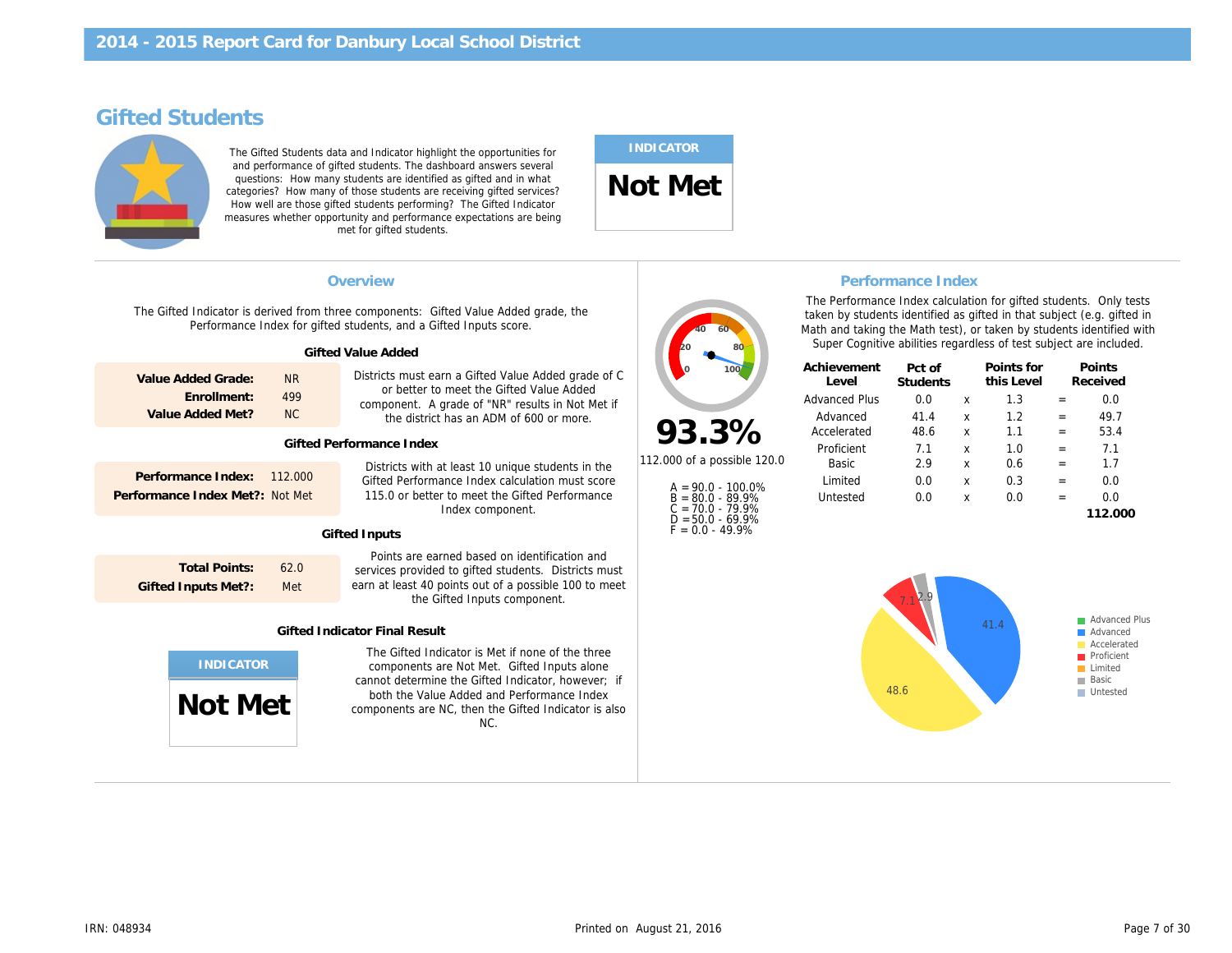Reading, Math, Science, Social Studies, and Superior Cognitive Abilities K-3 4-8 9-12

Gifted Indicator<br>The Gifted Inputs calculation assigns points based on the percentage of students identified and served in eight categories (factors). The points earned for each category are to determination for the Gifted Input component.

Visual/Performing Arts and Creative Thinking

K-3 9-12

Disadvantaged Students **Minority Students** Minority Students

Receiving Gifted Services **Intervention Control** Identified as Gifted, but not receiving services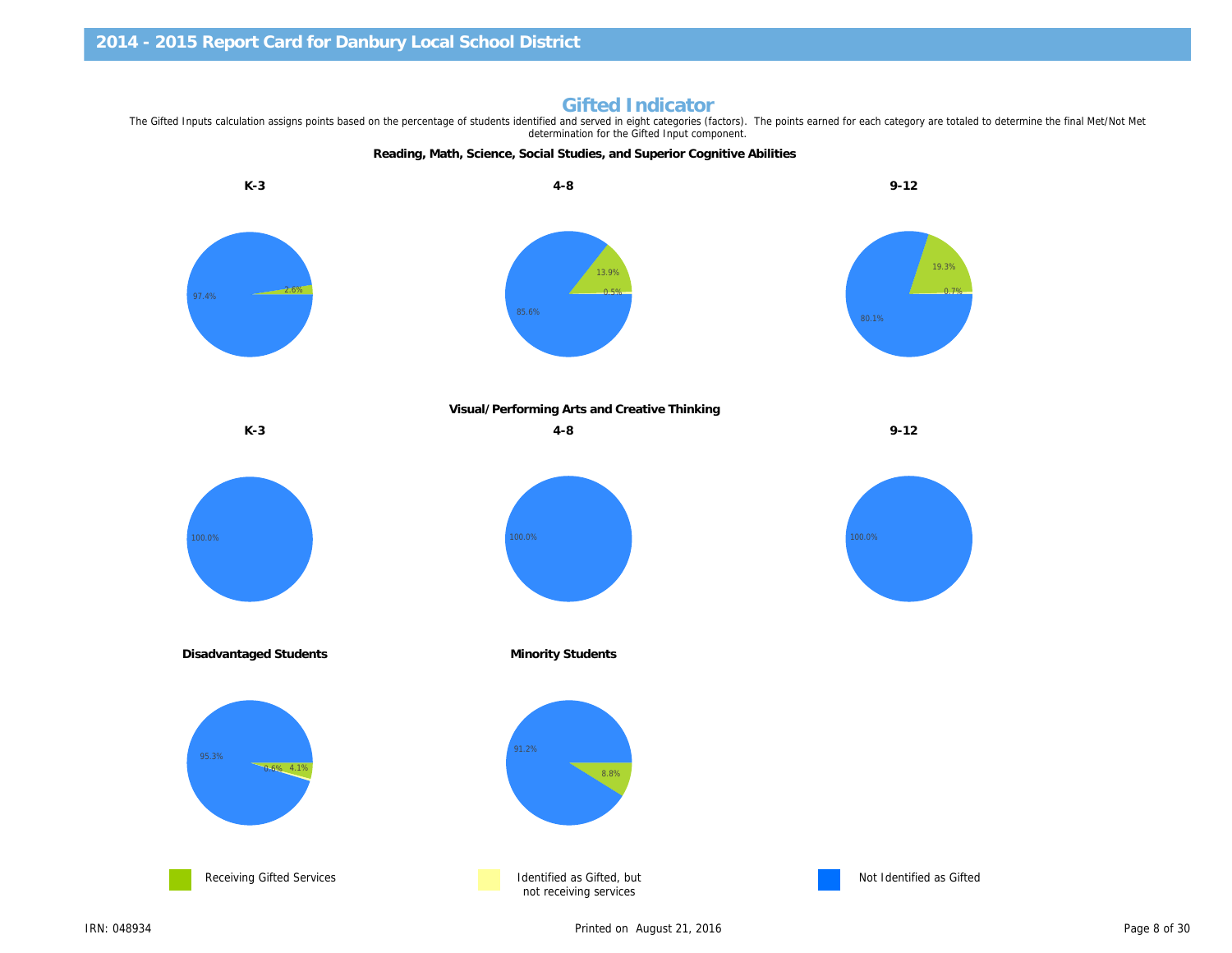# Identification and Services

These charts show the percentage of enrolled students that are identified as gifted and that are receiving gifted services.

Grades K-3 Grades 4-8 Grades 9-12 All Grades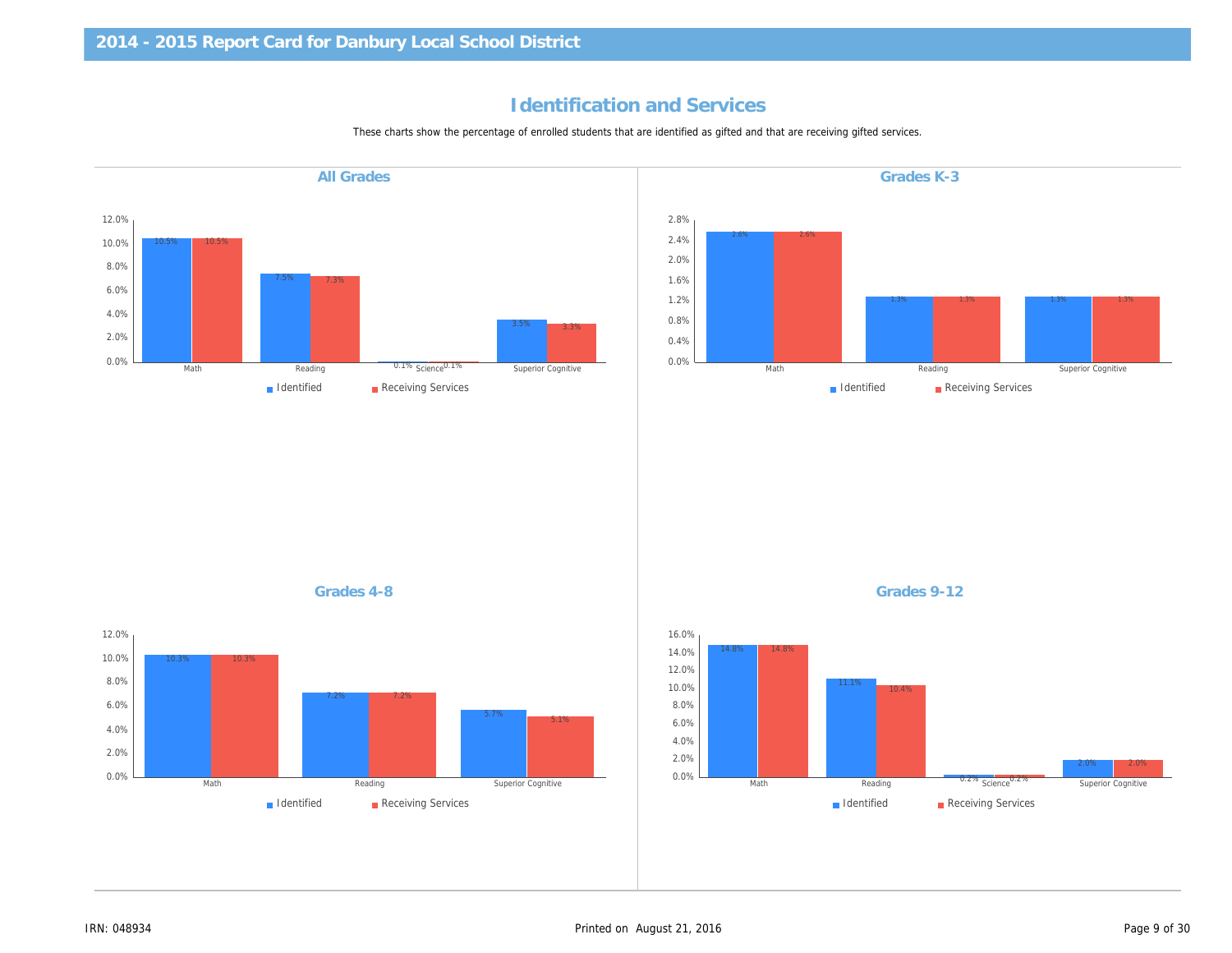# Identified and Receiving Services

These charts show, of the students identified as gifted, the percentage of students receiving gifted service

| <b>All Grades</b> | Grades K-3  |
|-------------------|-------------|
|                   |             |
|                   |             |
|                   |             |
|                   |             |
|                   |             |
|                   |             |
|                   |             |
|                   |             |
|                   |             |
|                   |             |
|                   |             |
|                   |             |
|                   |             |
|                   |             |
|                   |             |
|                   |             |
|                   |             |
| Grades 4-8        | Grades 9-12 |
|                   |             |
|                   |             |
|                   |             |
|                   |             |
|                   |             |
|                   |             |
|                   |             |
|                   |             |
|                   |             |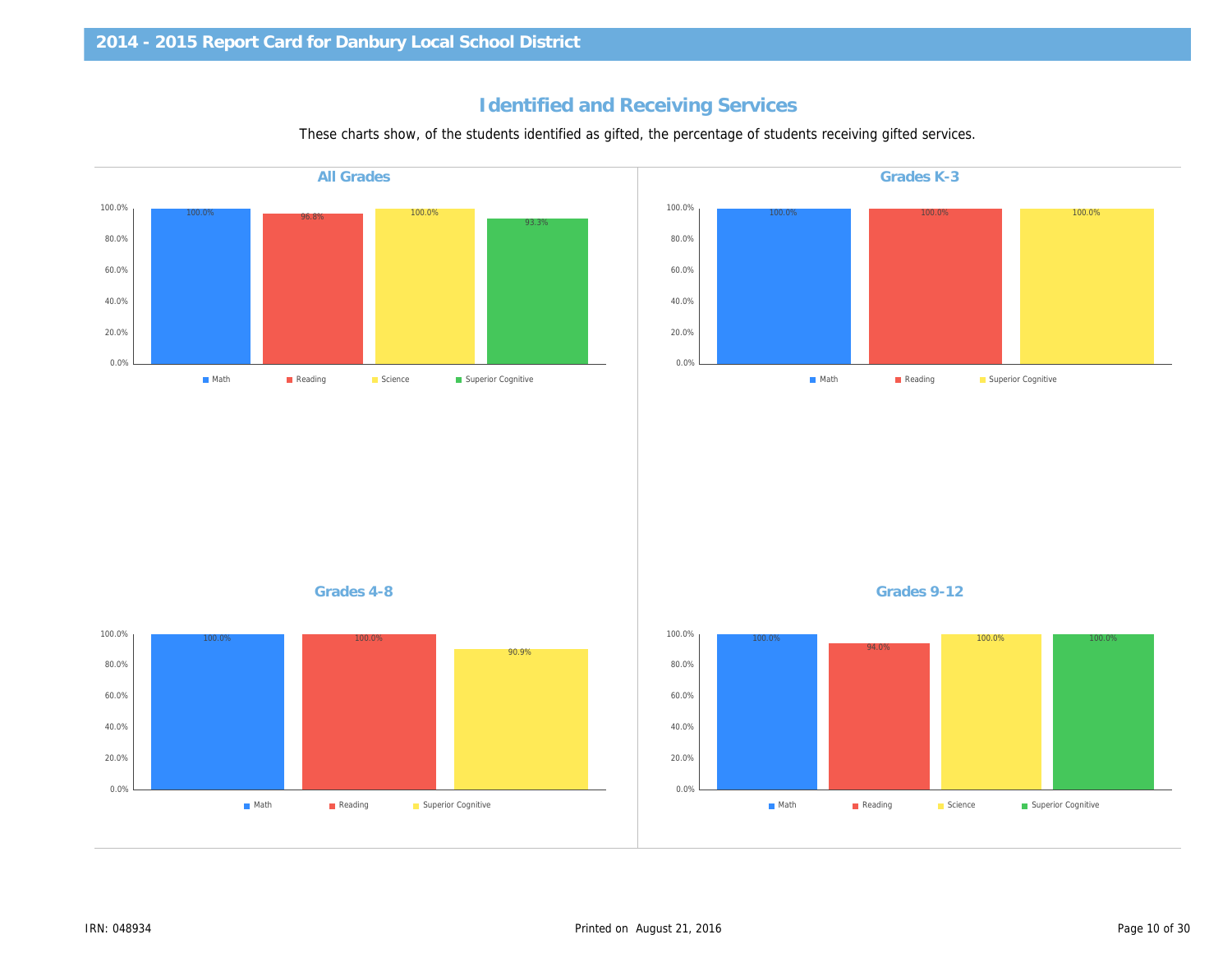| Accelerat                     | Screening                                                                                   |
|-------------------------------|---------------------------------------------------------------------------------------------|
|                               | This chart shows the percentage of students screened for gifted abilities this school year. |
| Number of S<br>Accelerated S  |                                                                                             |
| $\mathbf 0$                   |                                                                                             |
| Number of Wh<br>Accelerated S |                                                                                             |
| $\mathbf 0$                   |                                                                                             |
|                               |                                                                                             |
|                               |                                                                                             |
|                               |                                                                                             |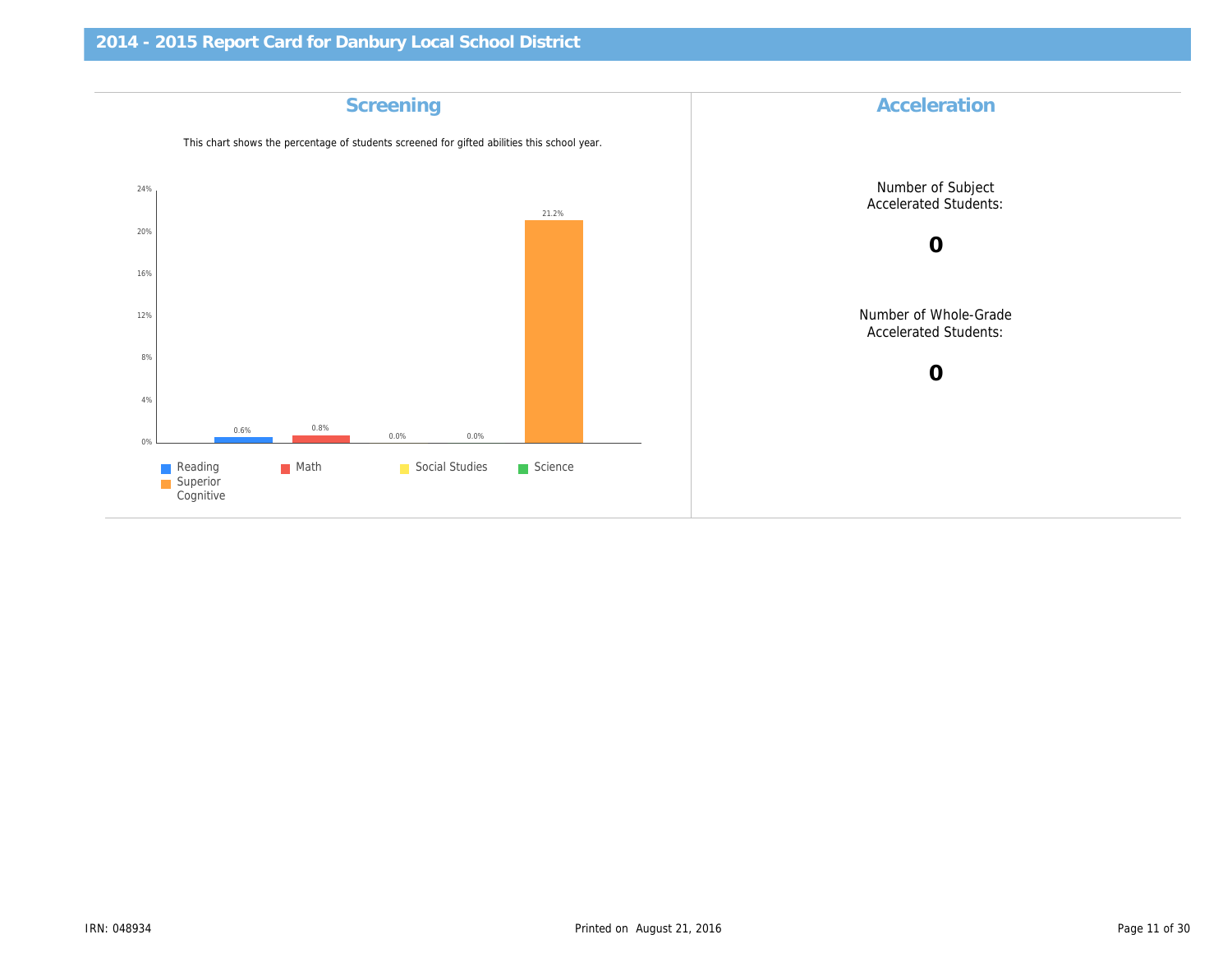#### Progress

This is your district's average progress for its students in math and reading, grades 4-8. It looks at how much each student learns in a year. It answers the question – Did the students get a year's worth of growth? Did they get more? Did they get less?



| <b>GRADE</b> |  |
|--------------|--|
|              |  |
|              |  |

Overall

This measures the progress for all students in math and reading, grades 4-8.



#### GRADE Gifted Students

This measures the progress for students identified as gifted in reading, math, and/or superior cognitive ability.



#### GRADE Students in the Lowest 20% in Achievement

This measures the progress for students identified as the lowest 20% statewide in reading and math achievement.



#### GRADE Students with Disabilities

This measures the progress for students with disabilities.

# Coming in 2018 GRADE High School

A High School measure of progress will be reported in the 2014-15 school year.

#### Progress Details

This table shows the Progress scores by test grade and subject, and includes up to

|                    | <b>Progress Scor</b>     |                    |  |
|--------------------|--------------------------|--------------------|--|
| <b>Test Grade</b>  | English<br>Language Arts | <b>Mathematics</b> |  |
| <b>All Grades</b>  | $-7.13$                  | $-3.$              |  |
| 4th Grade          | $-3.55$                  | $-3.$              |  |
| 5th Grade          | $-3.26$                  | $-1$               |  |
| 6th Grade          | $-2.87$                  | $\overline{2}$ .   |  |
| <b>7th Grade</b>   | $-3.76$                  | -3.                |  |
| 8th Grade          | $-2.50$                  | -0.                |  |
| <b>High School</b> | $-1.81$                  | 0                  |  |

Although Progress scores are not assigned letter grades at this level of detail, the grading scale applied at the Overall (All Students, All Tests) level is: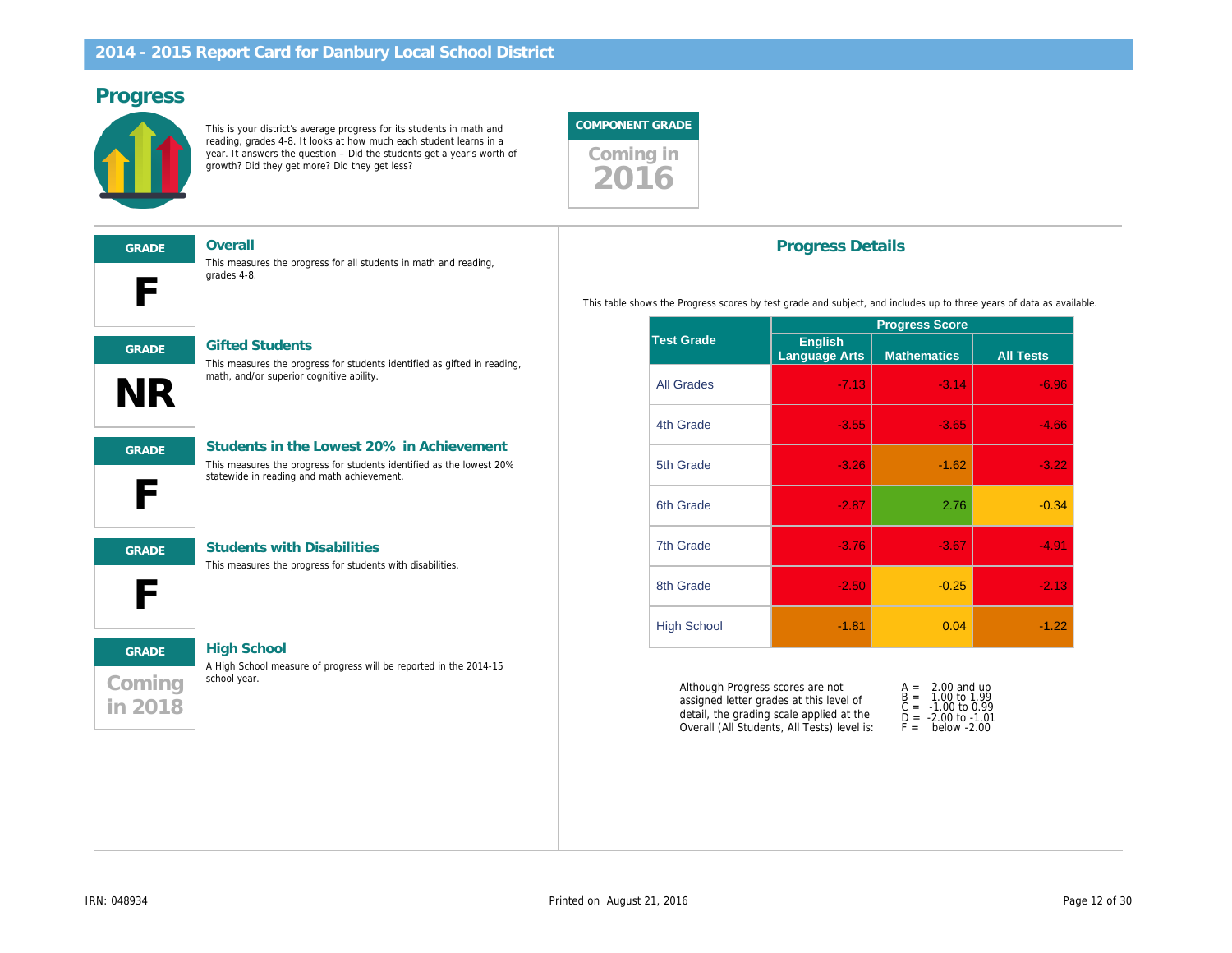

Progress vs. Performance Index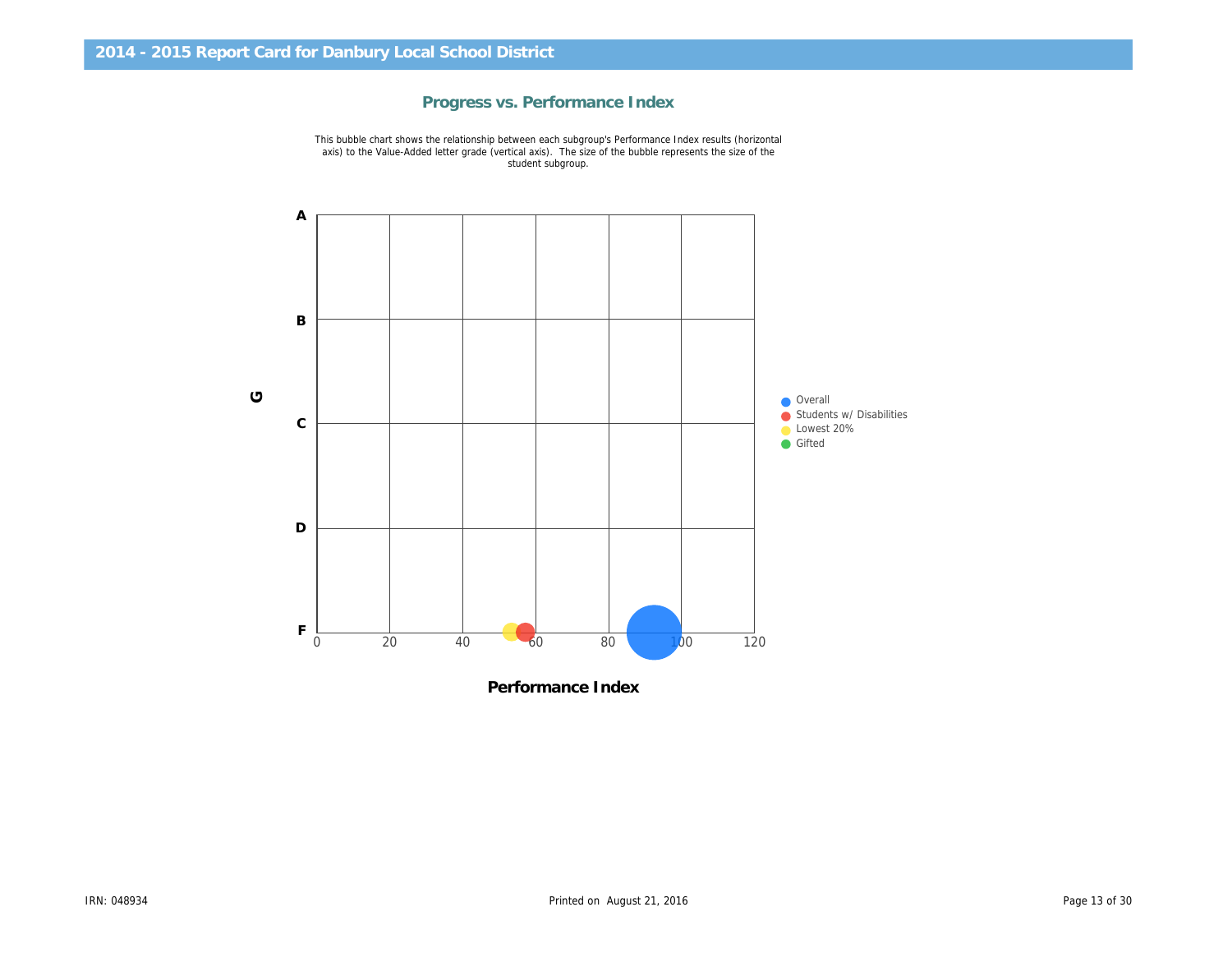# Gap Closing

This grade shows how well all students are doing in your district in reading, math, and graduation. It answers the question – Is every reading, main, and graduation. It answers the question to every student succeeding, regardless of income, race, ethnicity, or disability?

#### COMPONENT GRADE

2016



#### GRADE Annual Measurable Objectives

that goal in reading, math and graduation – and emphasize any achievement gaps that exist between groups. The ultimate goal is for all groups to achieve at high levels. The ultimate goal is for all groups to achieve at hig Annual Measurable Objectives (AMOs) compare the performance of student groups to a state goal which is displayed as the red line in the following charts. These charts of the following charts of the red each group achieves

AMO Points



The red line on each graph identifies the Annual Measurable Objective. The 2015 AMO for Reading is 71.3%, for Math is 65.0%,<br>.Subgroups with fewer than 30 students are not rated and do not appear on the graphs.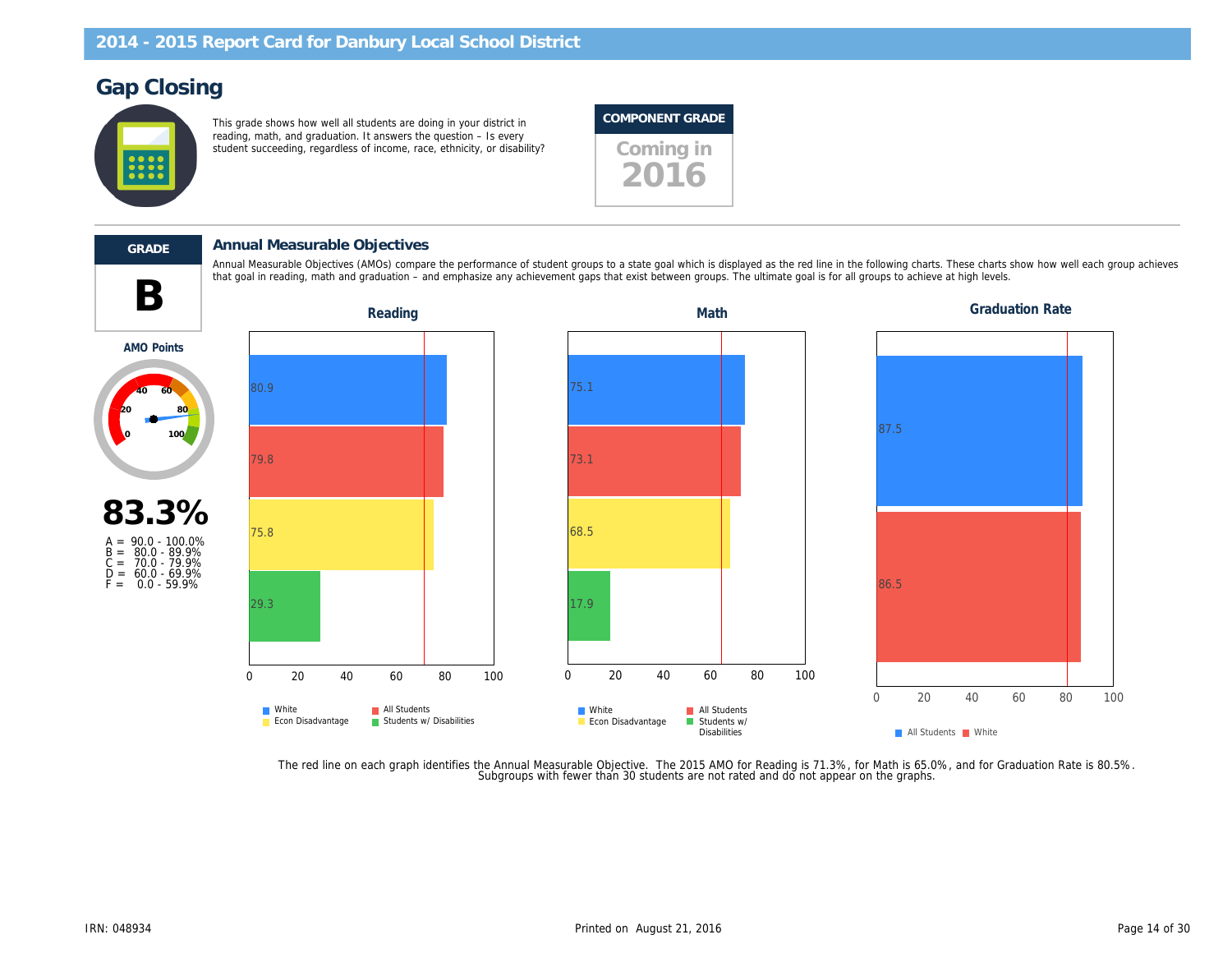# Graduation Rate

This grade represents the percentage of students whom entered the 9th grade and graduated 4 and 5 years later.



Coming in 2016

#### 4-Year Graduation Rate

The 4-year graduation rate applies to the Class of 2014 who graduated within four years, i.e. students who entered the 9th grade in 2011 and graduated by 2014.



#### 5-Year Graduation Rate

The 5-year graduation rate applies to the Class of 2013 who graduated within five years, i.e. students who entered the 9th grade in 2010 and graduated by 2014.



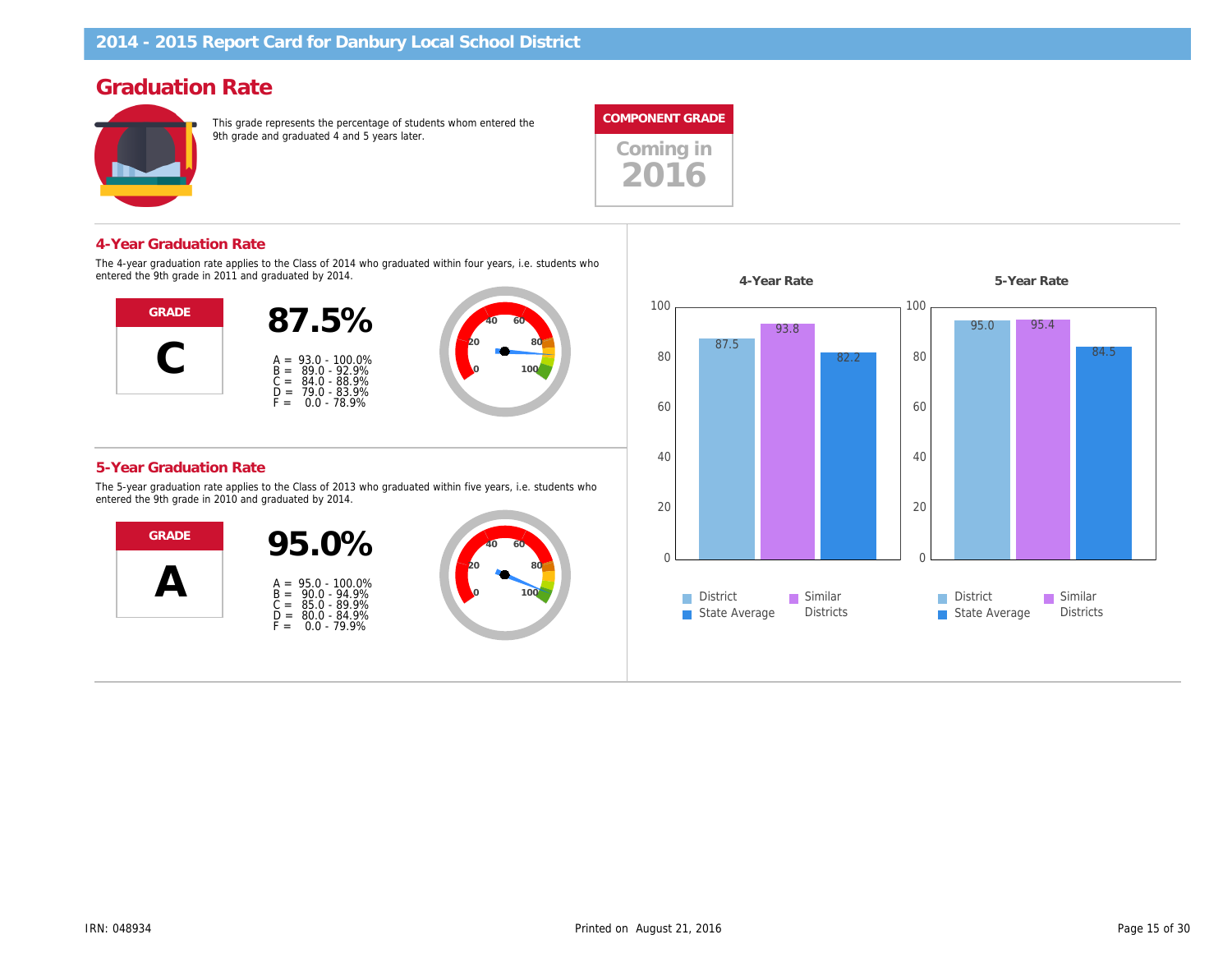Graduation Rate Trend

Note: The 5-year graduation rate does not appear in the final year of this graph because the necessary data is not yet available to calculate the 5-year rate for that school year.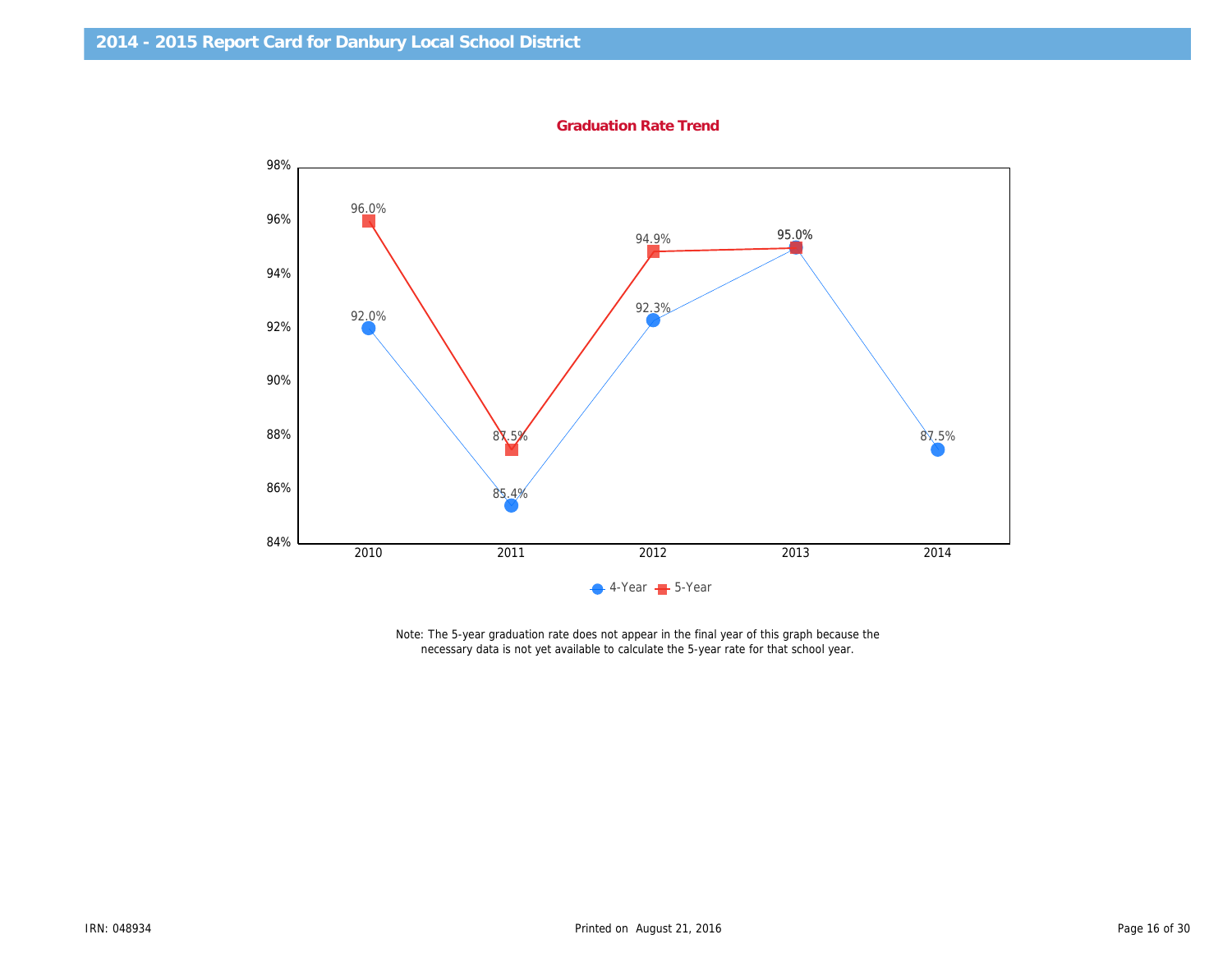# K-3 Literacy

This grade answers the question - Are more students learning to read in kindergarten through third grade?



|                                                           | In Your District                                                                    | <b>Details of Measure</b>                                                                                                        |
|-----------------------------------------------------------|-------------------------------------------------------------------------------------|----------------------------------------------------------------------------------------------------------------------------------|
|                                                           | kindergarten students were not on-track<br>< 10                                     | Not On-Track at<br>Improving to<br>Point A<br>at Poi                                                                             |
| K-3 Literacy<br>Improvement                               | last year.<br>of those students improved to on-<br><b>NC</b><br>track in 1st grade. | Kindergarten Reading<br>1st Grade Rea<br>to<br>< 10<br>Diagnostic, School<br>Diagnostic, So<br>Year 2013 - 2014<br>Year 2014 - 2 |
|                                                           | first grade students were not on-track<br>< 10<br>last year.                        | 2nd Grade Rea<br>1st Grade Reading<br>to<br>< 10<br>Diagnostic, School<br>Diagnostic, So<br>Year 2013 - 2014<br>Year 2014 - 2    |
|                                                           | of those students improved to on-<br><b>NC</b><br>track in 2nd grade.               | 2nd Grade Reading<br>3rd Grade Rea<br>to<br>< 10<br>Diagnostic, So<br>Diagnostic, School<br>Year 2014 - 2<br>Year 2013 - 2014    |
|                                                           |                                                                                     | 3rd Grade Rea<br>3rd Grade Reading<br>to<br>< 10<br>OAA, School                                                                  |
| 57.9%                                                     | second grade students were not on-<br>< 10<br>track last year.                      | Diagnostic, School<br>Year 2014 - 2015<br>2014 - 201                                                                             |
| 11 out of 19<br>$A = 82.6 - 100.0\%$<br>64.9 - 82.5%      | of those students improved to on-<br><b>NC</b><br>track in 3rd grade.               | Deduction for 3rd graders who did not pass OAA and we<br>not on a Reading Improvement and Monitoring Plan                        |
| $C = 47.2 - 64.8\%$<br>29.5 - 47.1%<br>0.0 - 29.4%<br>F = | third grade students were not on-track<br>< 10<br>this year.                        | 19<br>Totals                                                                                                                     |
|                                                           | NC of those students reached proficiency<br>on the 3rd grade OAA.                   |                                                                                                                                  |
|                                                           |                                                                                     |                                                                                                                                  |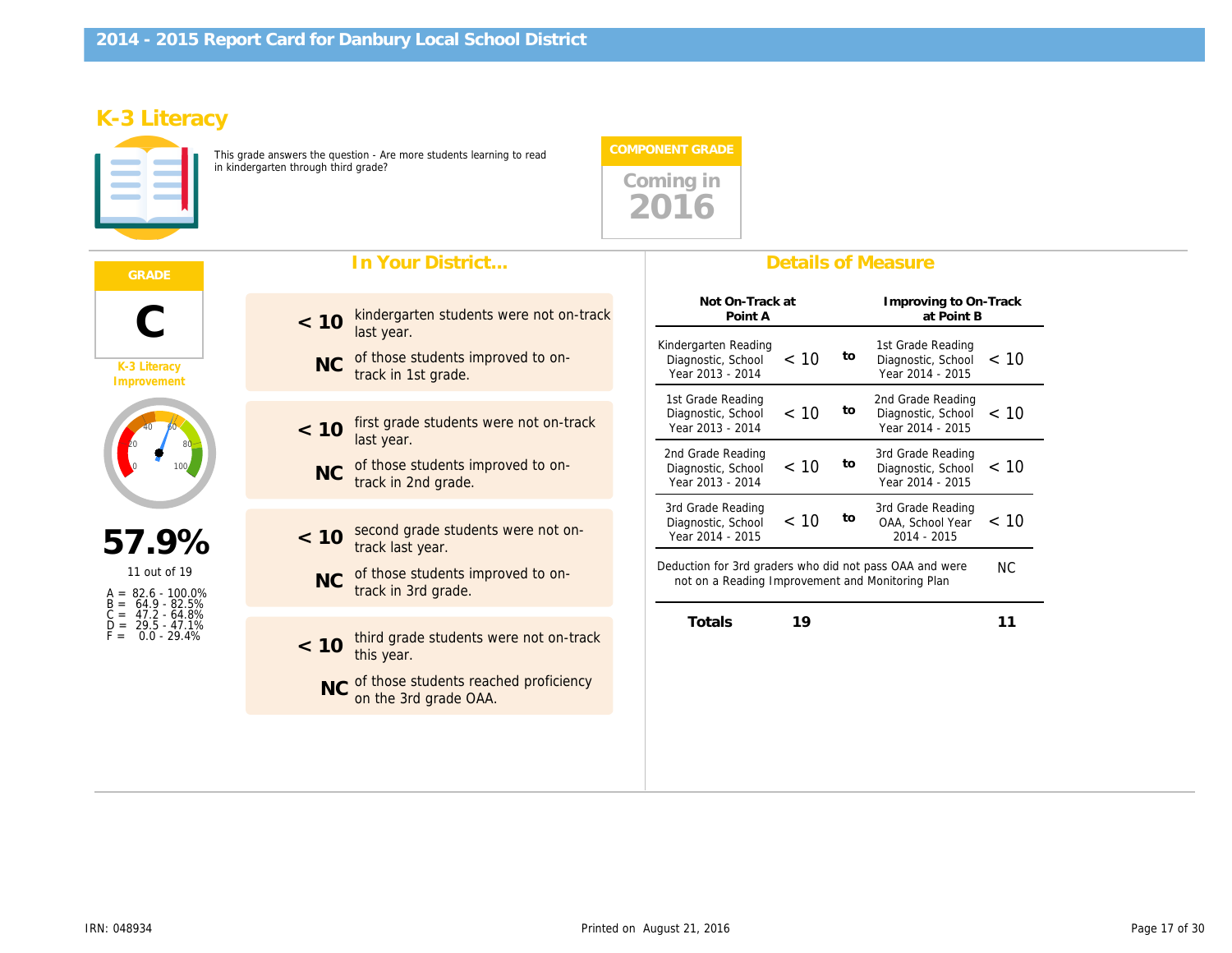| Percentage On-Track in Reading Diagnostic                                                    | Third Grade Reading Gr                                                                                                                                                                                                                                                                                                                                                                                                                                                                                                          |
|----------------------------------------------------------------------------------------------|---------------------------------------------------------------------------------------------------------------------------------------------------------------------------------------------------------------------------------------------------------------------------------------------------------------------------------------------------------------------------------------------------------------------------------------------------------------------------------------------------------------------------------|
|                                                                                              | Ohio's Third Grade Reading Guarantee ensure<br>reading before moving on to fourth grade. Scho<br>struggling readers in early grades. If a child ap<br>reading, the school will immediately start a Rea<br>Monitoring Plan. The program ensures that eve<br>support he or she needs to learn and achieve.<br>Students have multiple opportunities to meet p<br>meeting a minimum promotion score on the thi<br>in the fall and spring. Students have an additio<br>assessment in the summer, as well as a distric<br>assessment. |
|                                                                                              | How many third graders met the Third Grade<br>Guarantee requirements for promotion to 4th                                                                                                                                                                                                                                                                                                                                                                                                                                       |
| This chart shows the overall percentage of students that were on-track/not-on-track for each | How many third graders scored proficient on<br>test?                                                                                                                                                                                                                                                                                                                                                                                                                                                                            |
| grade level reading diagnostic in 2014-2015.                                                 |                                                                                                                                                                                                                                                                                                                                                                                                                                                                                                                                 |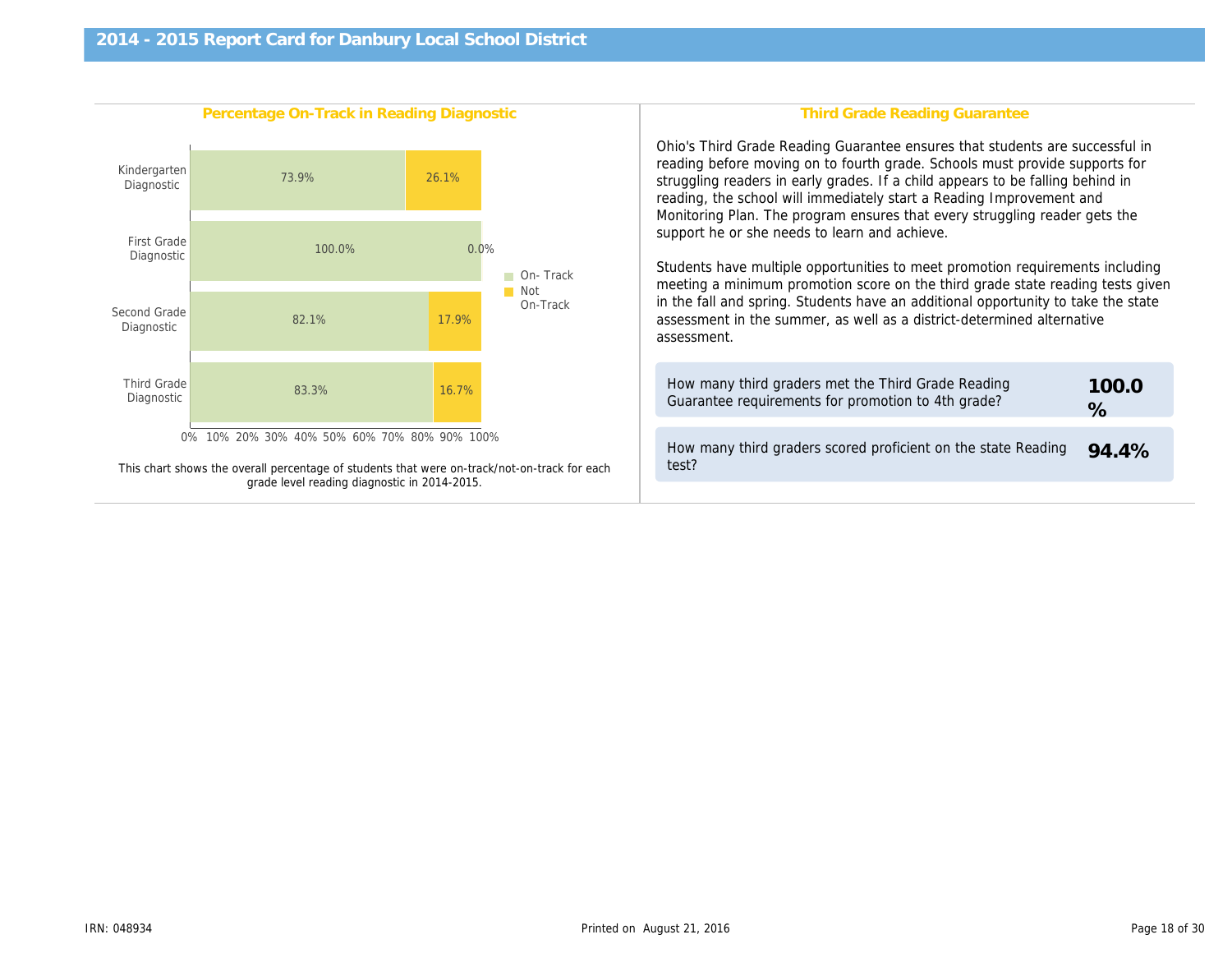# Prepared for Success

This grade answers the question – Are students who graduate from your district ready for college or a career? There are many ways to show that graduates are prepared.

| How Prepared was Your 2014 Graduating Class? | Outcomes after High School Gr                                                                                                                                   |
|----------------------------------------------|-----------------------------------------------------------------------------------------------------------------------------------------------------------------|
| <b>ACT: Participation</b>                    |                                                                                                                                                                 |
| <b>ACT: Remediation</b><br>Free              | Districts and schools have long-term impacts on stu<br>Success component provides information on how sc<br>pathways of college and career success. It also prov |
| SAT: Participation                           | do once they leave high school. What happens be<br>indicator of how well schools are pr                                                                         |
| <b>SAT: Remediation</b><br>Free              | The University System of Ohio provides district report<br>high school graduates attending in-state, pub                                                         |
| Honors Diploma                               |                                                                                                                                                                 |
| Industry-Recognized<br>Credential            | What Percentage of the 2012 Graduating<br>59.0%<br>Class Entered College within Two Years?                                                                      |
| <b>Advanced Placement:</b><br>Participation  |                                                                                                                                                                 |
| AP: Exam Score of 3<br>or Better             |                                                                                                                                                                 |
| <b>Dual Enrollment</b><br>Credit             |                                                                                                                                                                 |
| International<br>Baccalaureate               |                                                                                                                                                                 |
| IB: Exam Score of 4<br>or Better             |                                                                                                                                                                 |
|                                              |                                                                                                                                                                 |

Note: These data represent students in the 4-year graduation rate, i.e. students who entered 9th grade in 2011.

Coming in<br>2016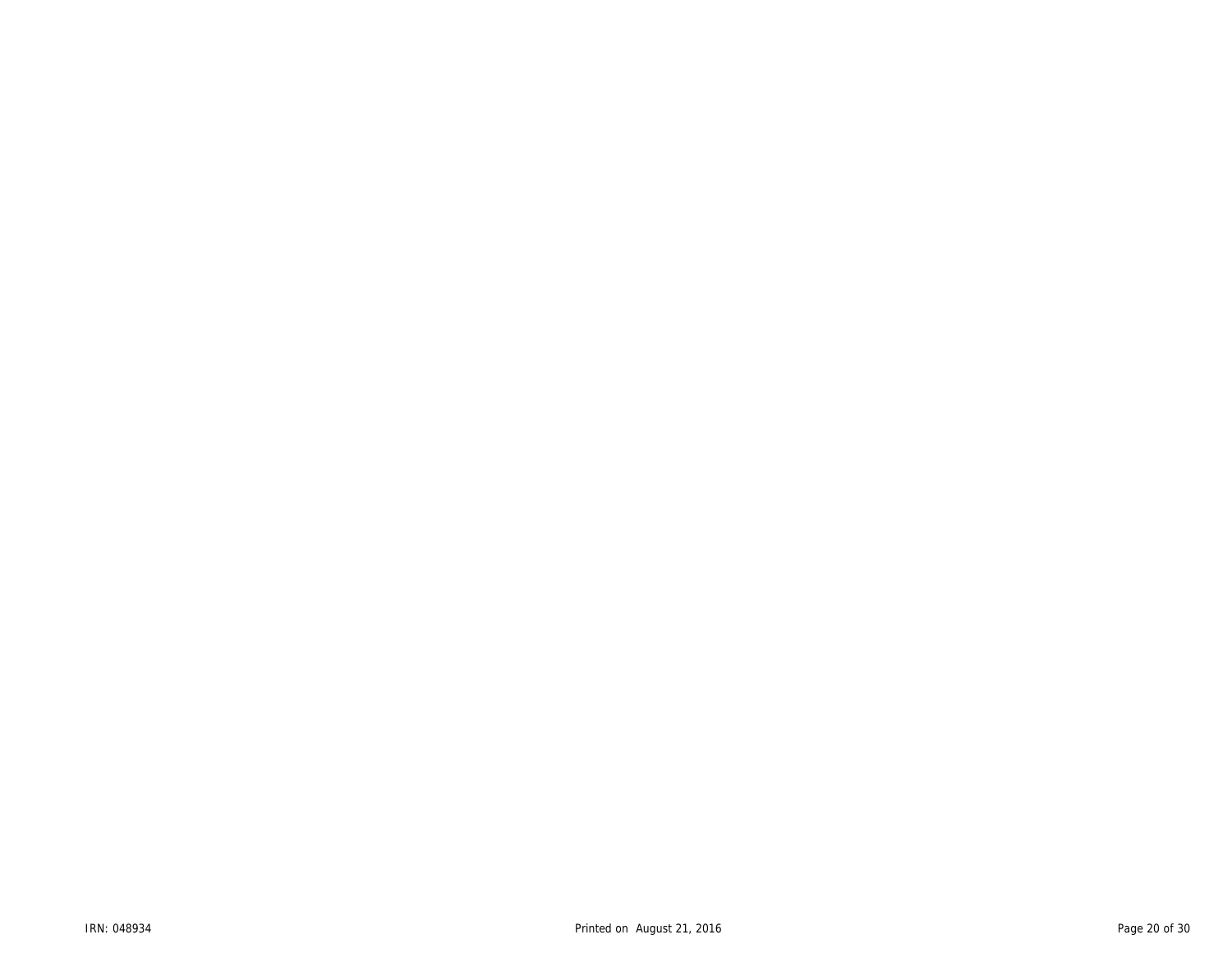Superintendent: Daniel P. Parent

Address: 9451 E Harbor Rd County: Lakeside Marblehead OH 43440-1310

Directory information current as of the 2014-2015 Report Card publication date Planning District: EHOVE JVSD CTPD

Phone: (419) 798-5185 **Ottawa** Career Tech Planning District:

#### Your District's Students

| Average<br>Daily<br>Enrollment: | <b>Enrollment by Subgroup</b>     |                |              |  |
|---------------------------------|-----------------------------------|----------------|--------------|--|
|                                 |                                   |                |              |  |
| 515                             |                                   | Enrollment #   | Enrollment % |  |
|                                 | Am. Indian / Alaskan Native       | NC.            |              |  |
|                                 | Asian or Pacific Islander         | N <sub>C</sub> |              |  |
| Number of                       | Black, Non-Hispanic               | NC.            |              |  |
| Limited                         | Hispanic                          | 17             | 3.3%         |  |
| English                         | Multiracial                       | 17             | 3.2%         |  |
| Proficiency                     | White, Non-Hispanic               | 476            | 92.4%        |  |
| <b>Students</b>                 | <b>Students with Disabilities</b> | 92             | 18.0%        |  |
| Excluded from                   | Economically Disadvantaged        | 171            | 33.2%        |  |
| Accountability                  | Limited English Proficiency       | N <sub>C</sub> |              |  |
| Calculations:                   | Migrant                           | <b>NC</b>      |              |  |
|                                 |                                   |                |              |  |

NC = Not Calculated because there are fewer than 10 in the group

State and federal law require an annual assessment of Limited English Proficient (LEP) students to measure their English language proficiency. The Ohio Test of English Language Acquisition (OTELA) is the assessment used in Ohio to gauge LEP students' growth in learning English. For information about your district's OTELA results, see the Department of Education's web site at http://education.ohio.gov.

Enrollments of less than 1

--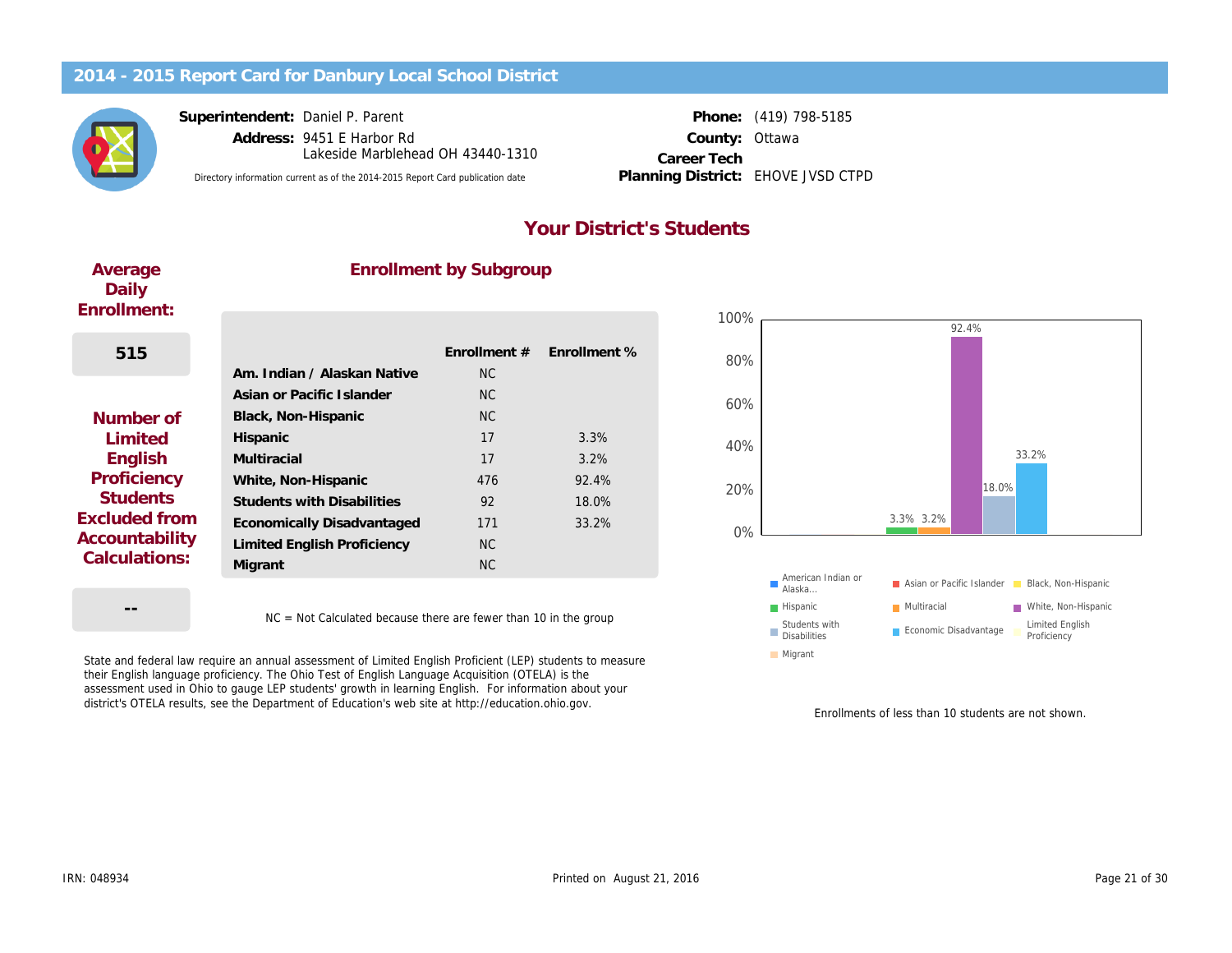#### **Attendance**

#### **Chronic** Absenteeism Rate:

7.5%

|                                   | Attendance Rate |
|-----------------------------------|-----------------|
| <b>All Students</b>               | 95.5%           |
| Am. Indian / Alaskan Native       | NC.             |
| Asian or Pacific Islander         | <b>NC</b>       |
| Black, Non-Hispanic               | <b>NC</b>       |
| <b>Hispanic</b>                   | 95.7%           |
| Multiracial                       | 95.9%           |
| White, Non-Hispanic               | 95.5%           |
| <b>Students with Disabilities</b> | 94.9%           |
| Economic Disadvantage             | 94.4%           |
| Limited English Proficiency       | <b>NC</b>       |
| Migrant                           | NC.             |
| Male                              | 95.5%           |
| Female                            | 95.5%           |

NC = Not Calculated because there are fewer than 10 in the group

Attendance Rate is not shown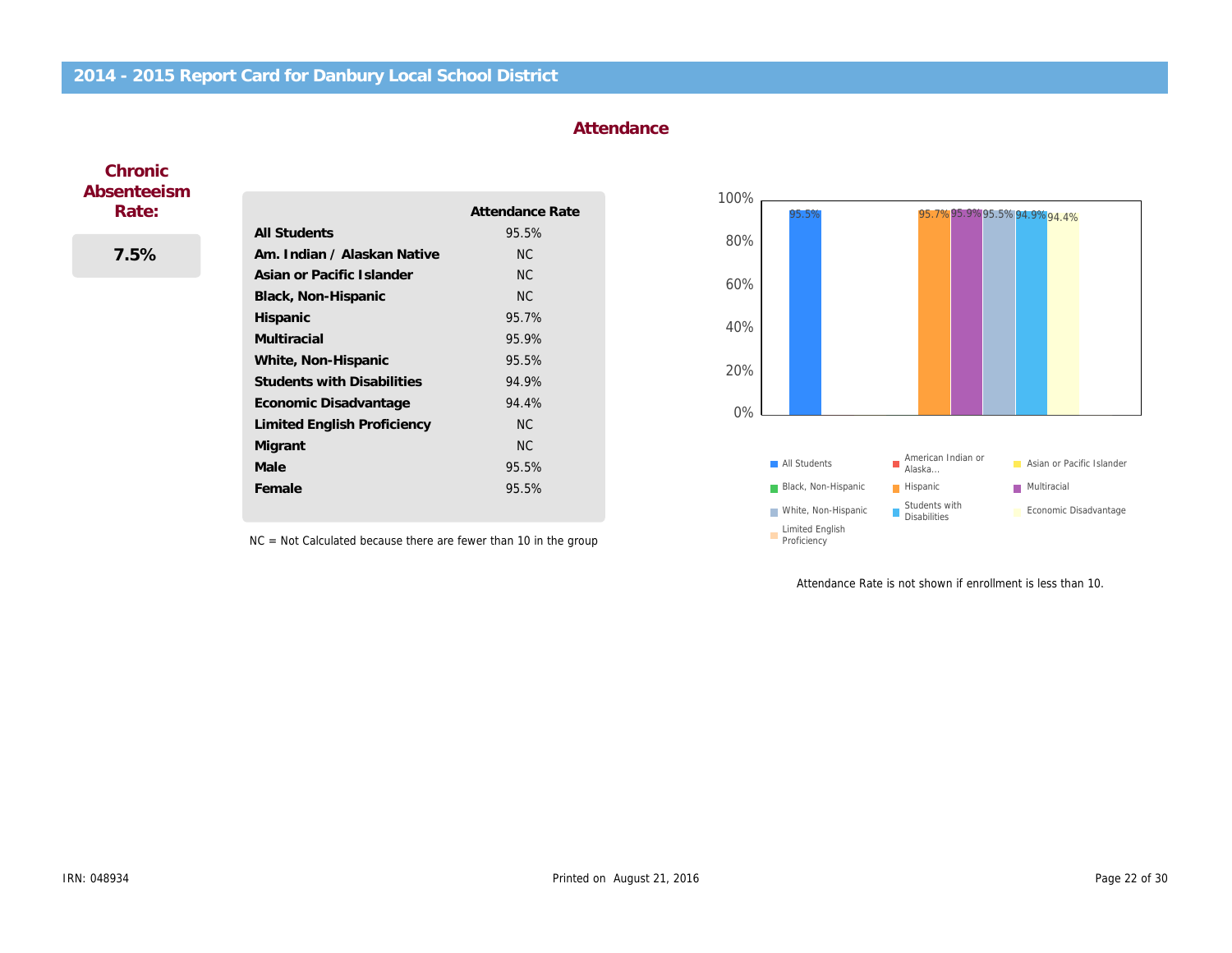|                                   | District Mobility % |
|-----------------------------------|---------------------|
|                                   |                     |
| <b>All Students</b>               | 8.5%                |
| Am. Indian / Alaskan Native       | NC.                 |
| Asian or Pacific Islander         | NC.                 |
| Black, Non-Hispanic               | NC.                 |
| Hispanic                          | 30.0%               |
| Multiracial                       | 5.9%                |
| White, Non-Hispanic               | 7.8%                |
| <b>Students with Disabilities</b> | $9.2\%$             |
| Economically Disadvantaged        | 6.2%                |
| Limited English Proficiency       | ΝC                  |
| Migrant                           | ΝC                  |
|                                   |                     |

NC = Not Calculated because there are fewer than 10 in the group

This chart shows the percentage of stu into or out of the district, did not spend within the di

Mobility Rates by Subgroup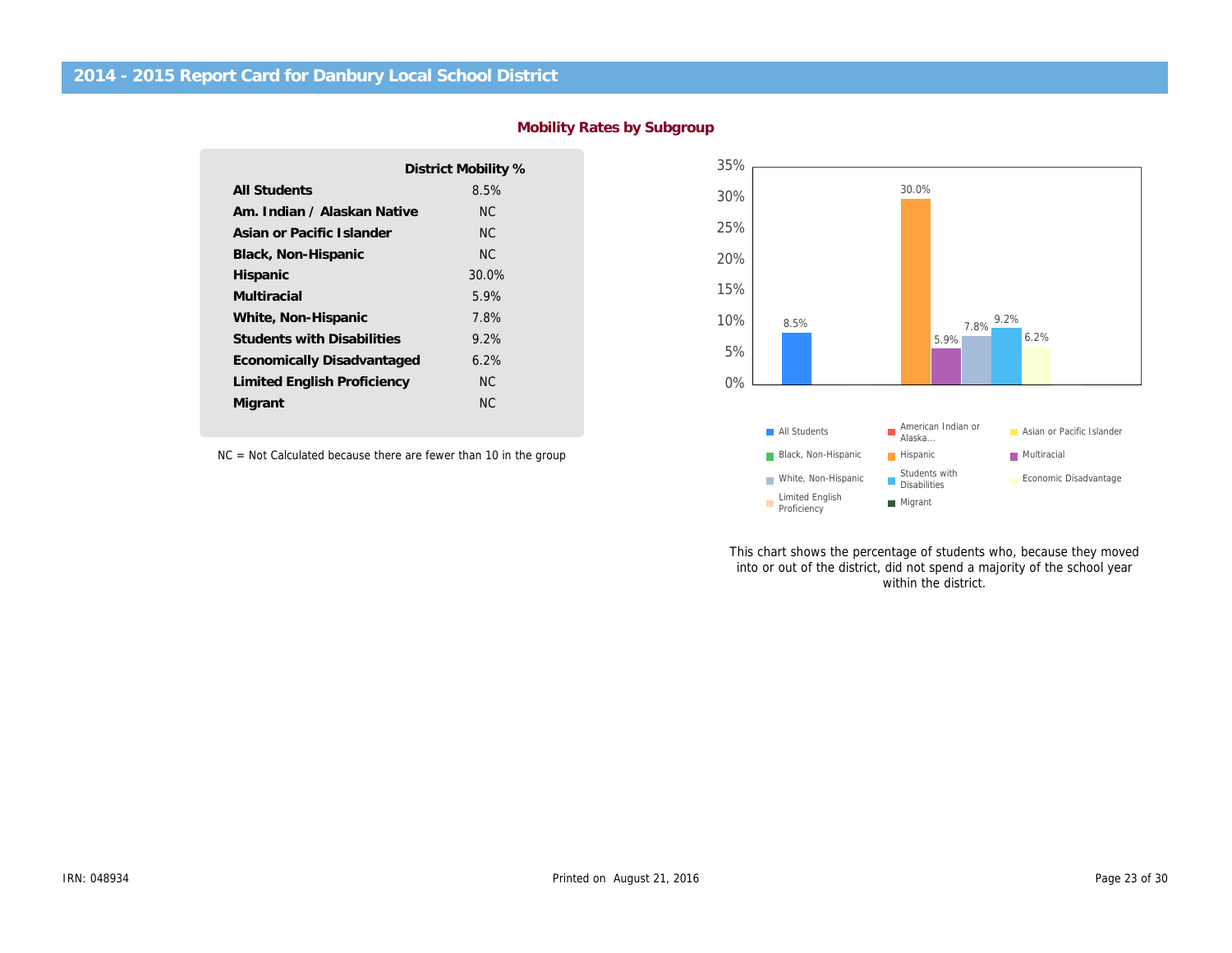#### Your District's Teachers

|                                                                                                                                                                           | All Schools in the<br><b>District</b> | <b>High Poverty</b><br>Schools | Low Poverty<br><b>Schools</b> |
|---------------------------------------------------------------------------------------------------------------------------------------------------------------------------|---------------------------------------|--------------------------------|-------------------------------|
| Percentage of teachers with at least a Bachelor's Degree                                                                                                                  | 100.0                                 | 0.0                            | 100.0                         |
| Percentage of teachers with at least a Master's Degree                                                                                                                    | 70.7                                  | 0.0                            | 75.0                          |
| Percentage of core academic subject and elementary<br>classes not taught by Highly Qualified Teachers                                                                     | $\Omega$                              |                                | 0                             |
| Percentage of core academic subject and elementary<br>classes taught by properly certified teachers                                                                       | 100                                   |                                | 100                           |
| Percentage of core academic subject elementary and<br>secondary classes taught by teachers with temporary,<br>conditional or long-term substitute certification/licensure | 0                                     |                                | 0                             |

A district's high poverty schools are those ranked in the top quartile based on the percentage of the district's economically disadvantaged students. Low-poverty schools are those ranked in the bottom quartile based on the percentage of economically disadvantaged students. A district may have buildings in both quartiles, in just one quartile, or in neither quartile.

NC = Not Calculated because there are fewer than 10 in the group

#### Number of Teachers by Program Area Your District's Principals

| <b>General Education</b>         | 32.0 |
|----------------------------------|------|
| Gifted and Talented              | 0.0  |
| Career-Technical Programs        | 1.0  |
| Art Education K-8                | 1.0  |
| Music Education K-8              | 1.0  |
| <b>Physical Education K-8</b>    | 1.0  |
| <b>ELL Instructional Program</b> | 0.0  |
| <b>Special Education</b>         | 1.5  |

| Percentage of principals with at<br>least a Bachelor's Degree | 100.0% |
|---------------------------------------------------------------|--------|
| Percentage of principals with at<br>least a Master's Degree   | 100.0% |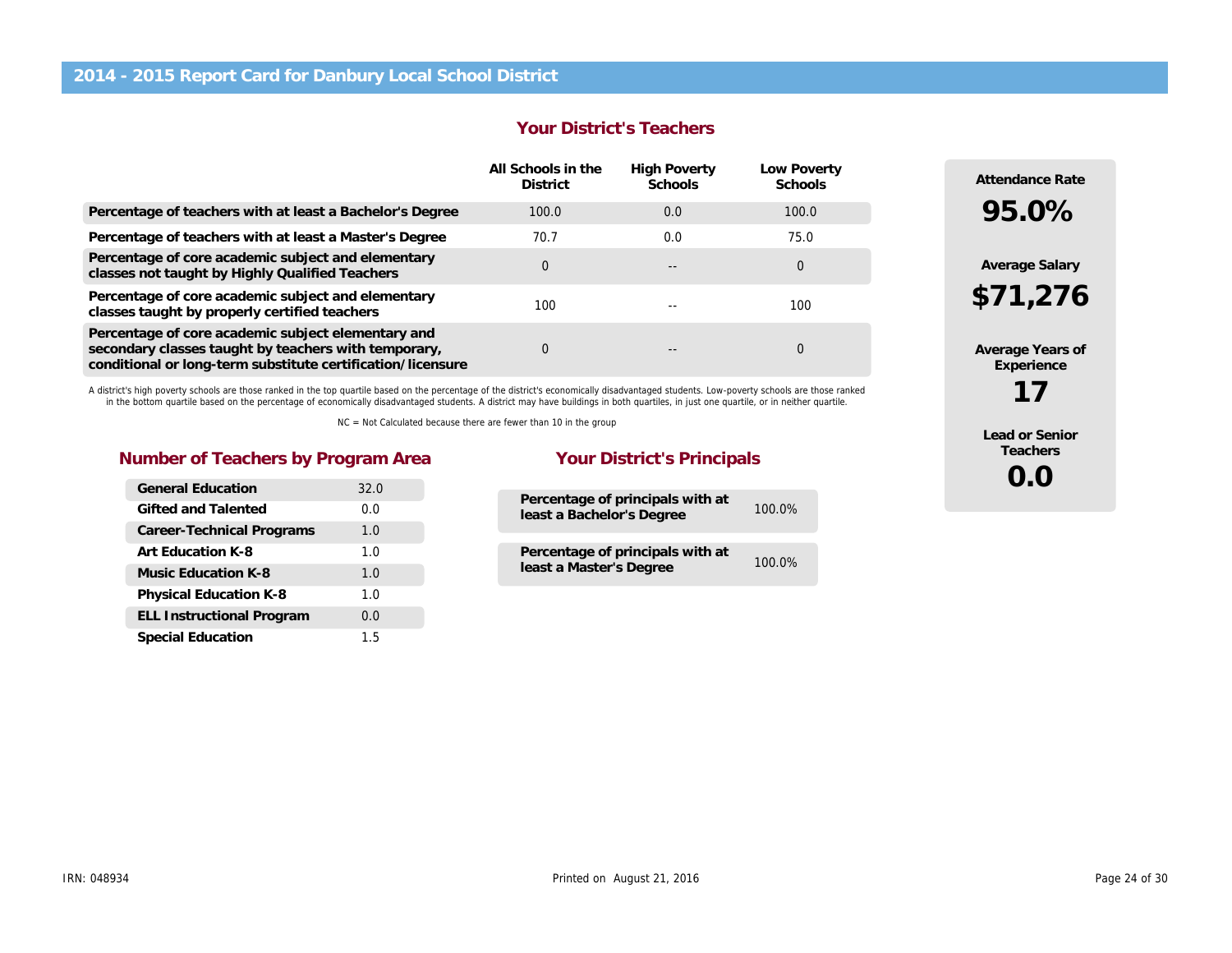Teacher Evaluations **Principal Evaluations** Principal Evaluations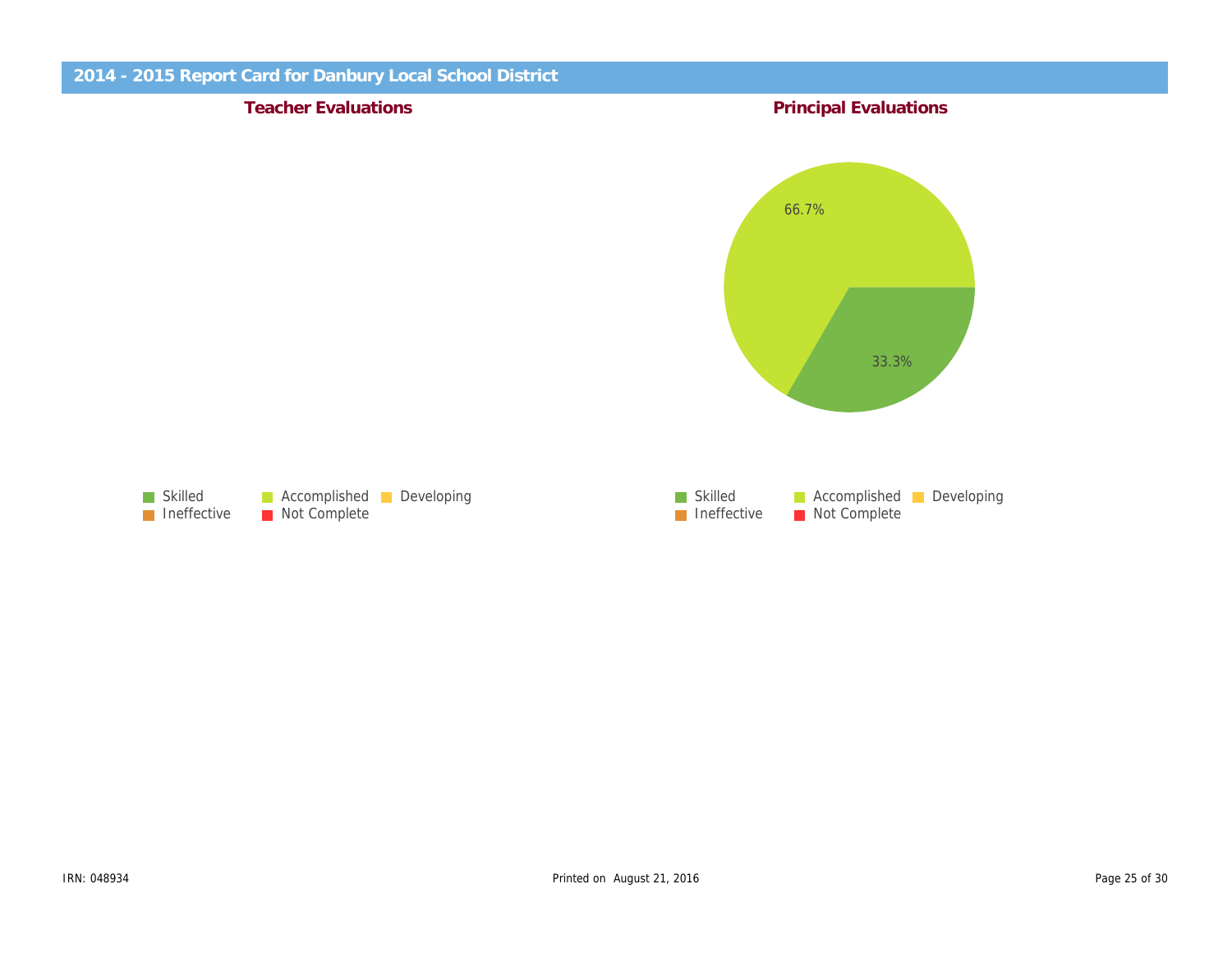The extent to which students are successful in meeting the benchmarks contained in Ohio's physical education standards

Moderate Success

Wellness and Physical Education

Compliance with the federal requirement for implementing a local wellness policy

Elected to administer BMI screening

Partio Physi Pilot

#### School Choice Options: Place of Enrollment for Students Residing in the District

The School Choice Options data is a set of nine counts describing the place of enrollment for students residing in the school district, captured as a snapshot of a single day in the school year. Web links provide further information about certain options.

| Districts and STEM Schools                             |                                                           |                                                                   | <b>Community Schools</b>                                                                                                                  |                                                                                                   | Non-Public Schools*                                                                                                                          |  |
|--------------------------------------------------------|-----------------------------------------------------------|-------------------------------------------------------------------|-------------------------------------------------------------------------------------------------------------------------------------------|---------------------------------------------------------------------------------------------------|----------------------------------------------------------------------------------------------------------------------------------------------|--|
|                                                        | 456 students enrolled in the district<br>where they lived |                                                                   | 7 students enrolled in an online<br>community school                                                                                      |                                                                                                   | 0 students participated in the<br>EdChoice Scholarship or<br>Cleveland Scholarship Program                                                   |  |
| 27                                                     | students enrolled in another                              |                                                                   | students enrolled in a site-<br>4                                                                                                         |                                                                                                   |                                                                                                                                              |  |
|                                                        | public district through Open<br>Enrollment                |                                                                   | based community school                                                                                                                    | 0                                                                                                 | students participated in the<br><b>EdChoice Expansion Program</b>                                                                            |  |
| students enrolled in another<br>$\mathcal{P}$          | 4 students enrolled in a Dropout                          |                                                                   |                                                                                                                                           |                                                                                                   |                                                                                                                                              |  |
| public district by means other<br>than Open Enrollment |                                                           | <b>Prevention and Recovery</b><br>Program (online or site-based)* |                                                                                                                                           | 3 students participated in the<br>Ohio Autism Scholarship or Jon<br><b>Peterson Special Needs</b> |                                                                                                                                              |  |
|                                                        |                                                           |                                                                   |                                                                                                                                           |                                                                                                   | Scholarship Program                                                                                                                          |  |
|                                                        |                                                           |                                                                   | *Students included in Dropout Prevention and<br>Recovery Program counts are also included in<br>either the online or site-based community |                                                                                                   | *ODE does not collect and cannot report<br>information on district residents who are non-<br>voucher students attending a non-public school. |  |

school counts.

voucher students attending a non-public school.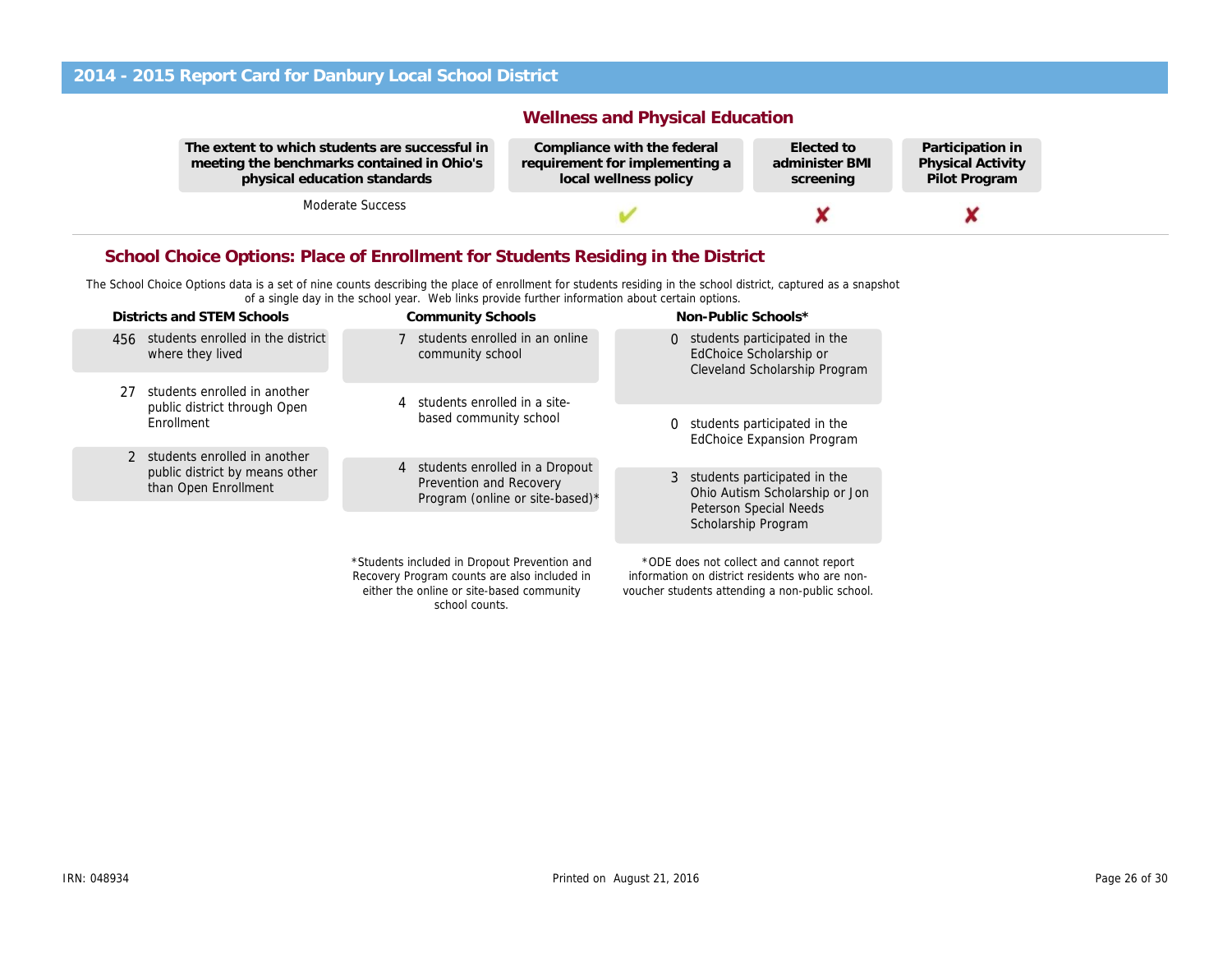#### Financial Data

These measures answer several questions about spending and performance. How much is spent on Classroom instruction? How much, on average, is spent on each student? What is the source of the revenue? How do these measures compare to other districts and schools?

Comparison Group: Enrollment less than 1000

# Classroom Spending Data What percent of funds are spent on classroom instruction? 65.4% How does this district rank in comparison to other districts of similar size? 81 out of 163 Comparison Group State **Classroom Instruction** Non-Classroom Instruction **District** A rank of 1 indicates the highest percent spent on classroom instruction. Spending per Pupil Da District Operating Spending per Pupil \$15,11 Classroom Instruction \$9,886 Non-Classroom Spending \$5,225 Danbury Local IS NOT among the 20% of public Danbury operating expenditures per pupil Danbury Local IS NOT among the 20% of public Danbury

highest academic performance index scores.

Note: District financial data do not include data associated with community schools that are sponsored by the school district.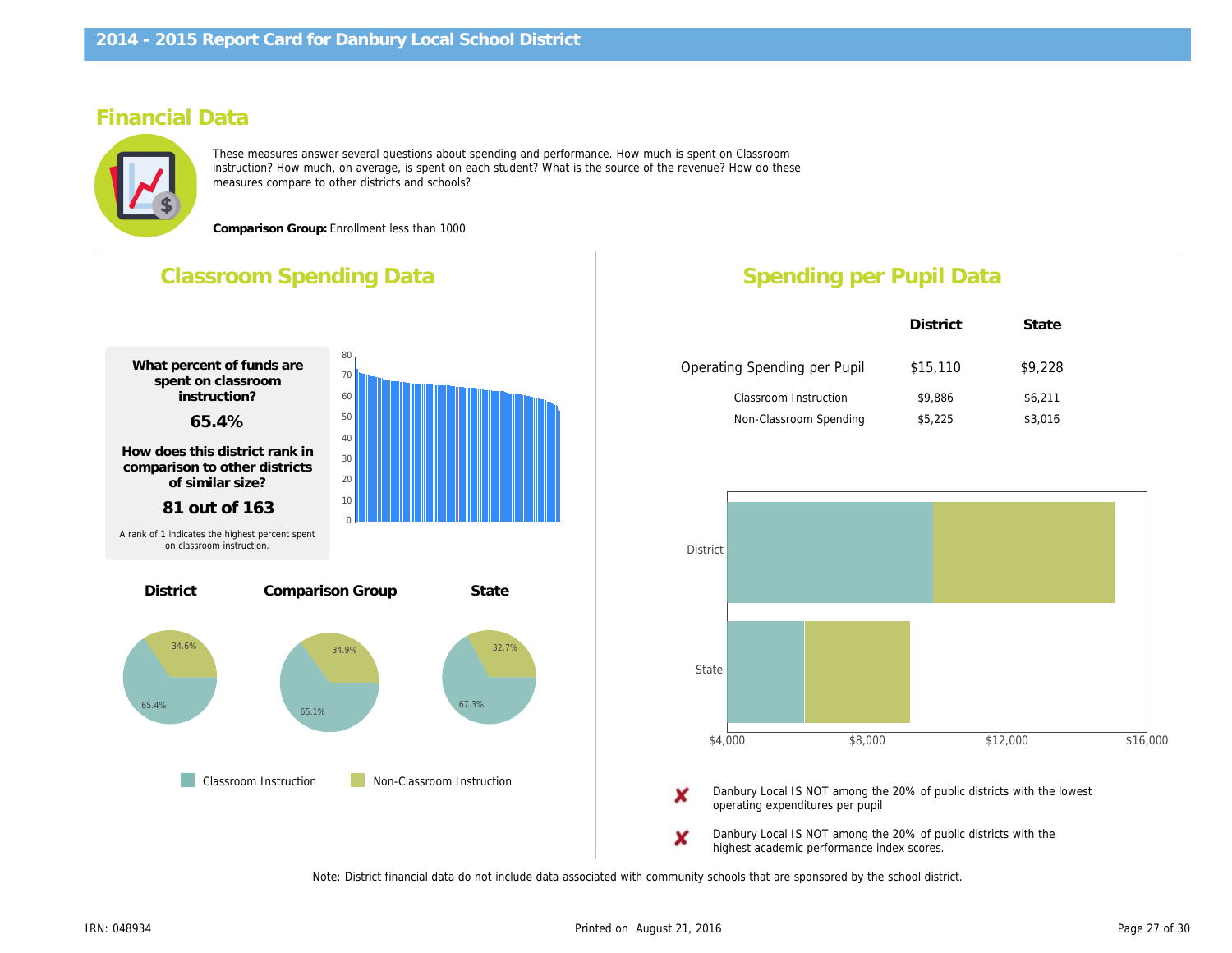# Spending and Performance

This measure answers the question – what is the relationship of average spending per student to performance, and how does that compare to similar districts and s

Similar Districts

Comparison Group

 $\mathtt{\mathtt{a}}$ 

 $\mathbf{\underline{\Omega}}$ 

 $\mathbf{\underline{\Omega}}$ 

Spending per Pupil

Spending per Pupil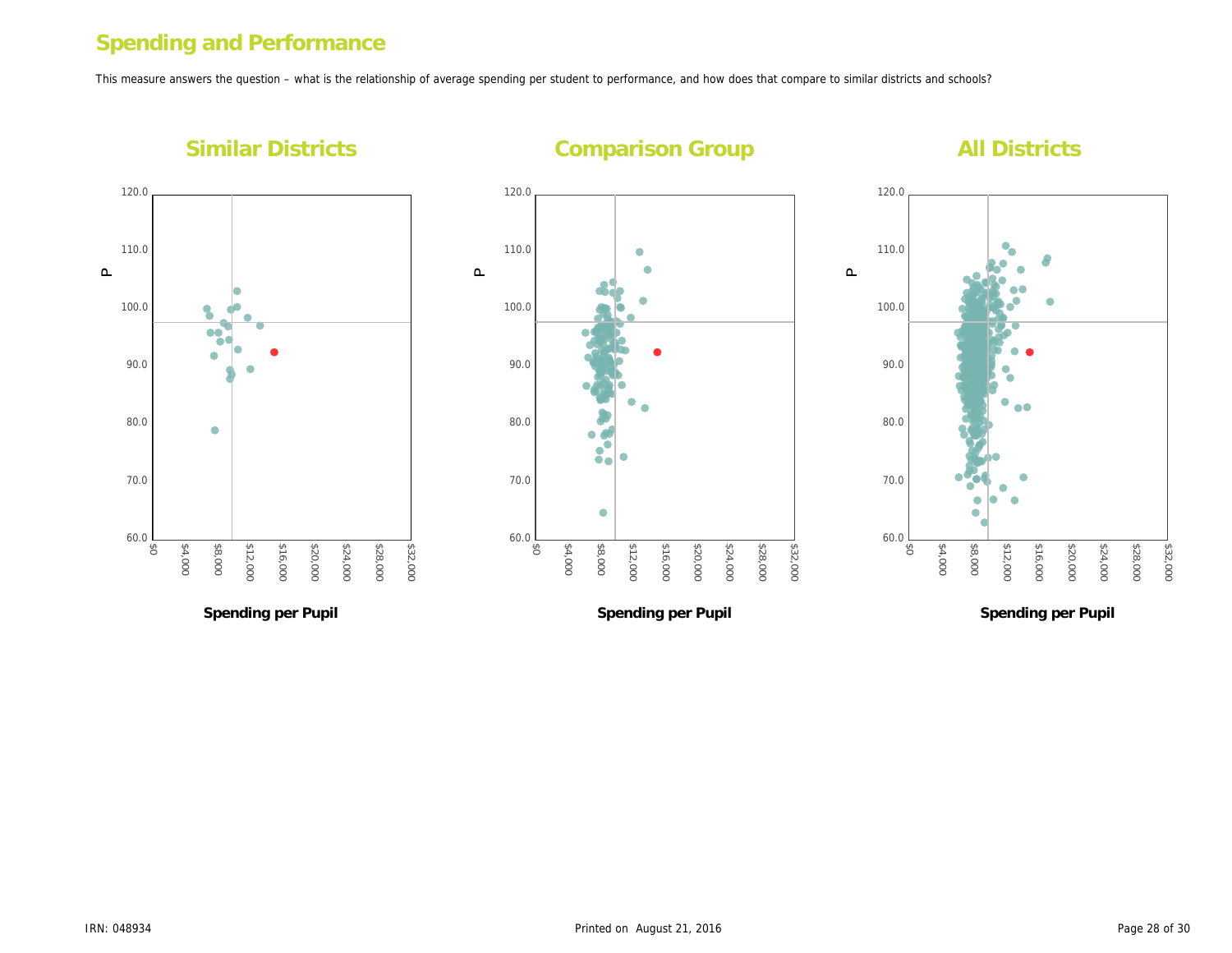# Source of Revenue

| Source of Funds | <b>District</b>      | State Total                |
|-----------------|----------------------|----------------------------|
| Local           | \$8.146.493<br>74.9% | \$8,465,909,321<br>39.4%   |
| State           | \$1,570,135<br>14.4% | \$9.920.347.064<br>46.1%   |
| Federal         | \$470.285<br>4.3%    | \$1,617,676,379<br>7.5%    |
| Other Non-Tax   | \$692.410<br>6.4%    | \$1,492,334,587<br>6.9%    |
| Total           | \$10,879,324 100.0%  | \$21,496,267,351<br>100.0% |